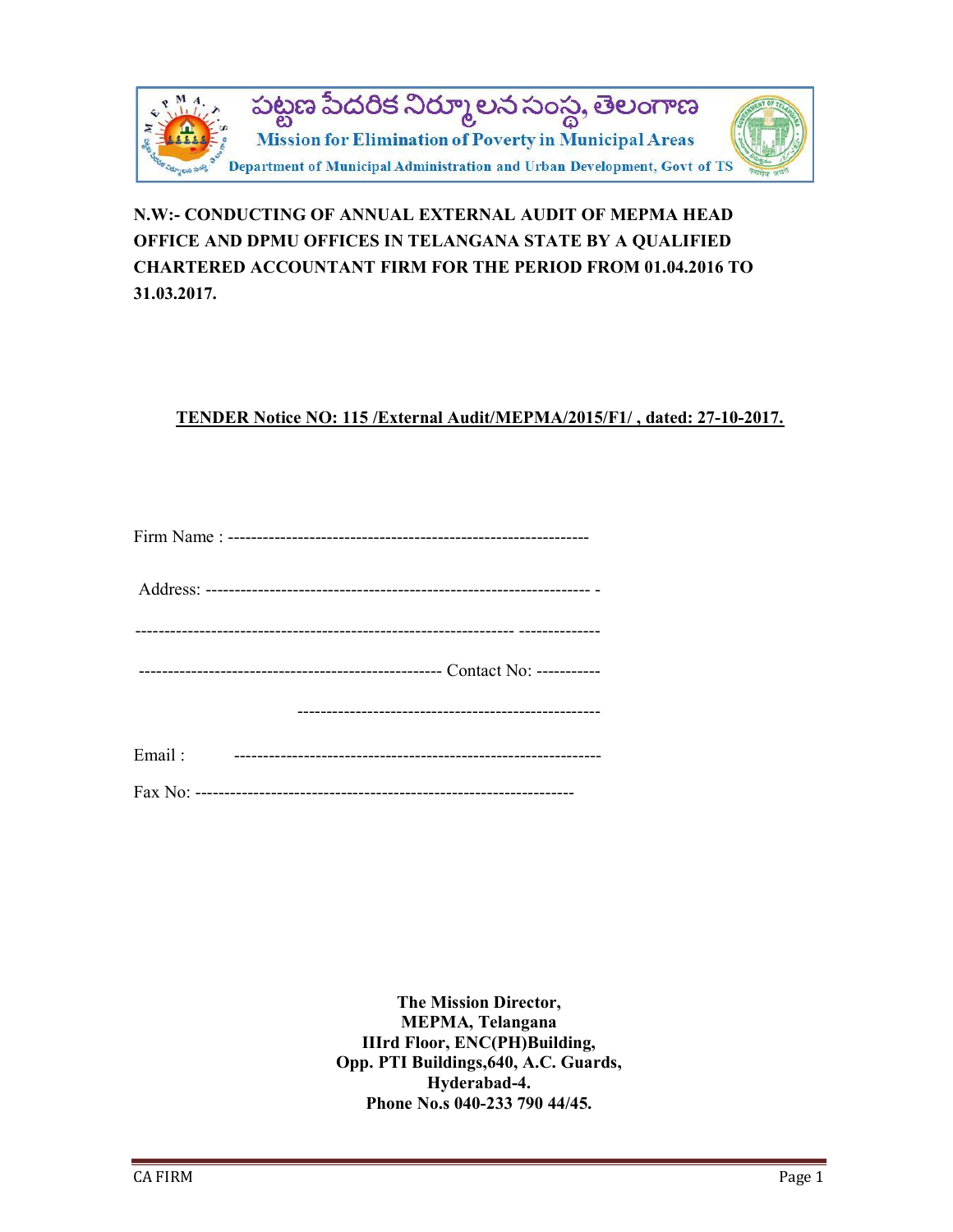# TABLE OF CONTENTS

| <b>Section I</b>    | : Notice Inviting Tender (NIT)                          |
|---------------------|---------------------------------------------------------|
| <b>Section II</b>   | :Bidders Information Sheet.                             |
| <b>Section III</b>  | : Instructions to Bidders & EMD.                        |
| <b>Section IV</b>   | :Terms & Conditions of Contract.                        |
| <b>Section V</b>    | :Terms of Reference(TOR).                               |
| <b>Section VI</b>   | :Time schedule of Work.                                 |
| <b>Section VII</b>  | : Reporting Requirements, expected outputs and timings. |
| <b>Section VIII</b> | : Tender submission letter.                             |
| <b>Section IX</b>   | :Annexures.                                             |
|                     | I. List of DPMUs.                                       |
|                     | II. Performance Guarantee Format.                       |
|                     | III. Availability of KEY PERSONNEL.                     |
|                     |                                                         |
|                     |                                                         |

Section X : Financial Bid( Price Bid).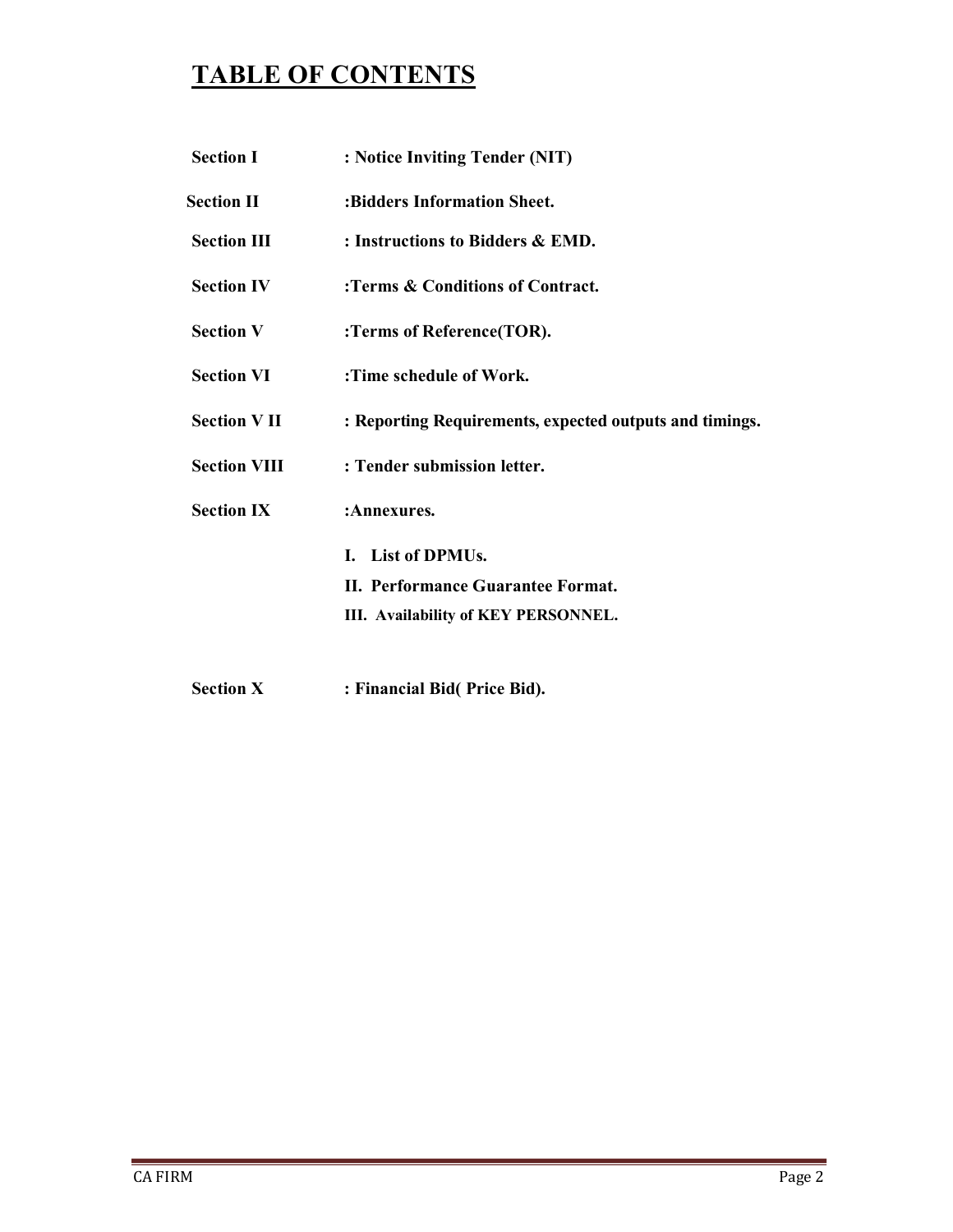# NOTICE INVITING TENDER (NIT)

Sealed tenders are invited for "Conducting of Annual External Audit of MEPMA Head Office, DPMUs and ULB Level offices in Telangana State by a Qualified Chartered Accountant Firm (CA Firm) for the Financial Year 2016-2017".

| 1.                | Tender Inviting Authority            |                | Mission Director, Telangana MEPMA,                            |
|-------------------|--------------------------------------|----------------|---------------------------------------------------------------|
|                   |                                      |                | Hyderabad III Floor, ENC(PH) Building,                        |
|                   |                                      |                | A.C.Guards, Hyderabad.                                        |
|                   | TENDER Notice No.                    | $\ddot{\cdot}$ | 115 / External Audit/MEPMA/2015/F1/, dated:<br>$-09 - 2017$ . |
|                   | Indicative Job Cost                  |                | Rs. 48,000/- is the L1 for the Audit 2015-16                  |
|                   |                                      |                |                                                               |
| 2.                | Name of Work/JOB TITLE.              |                | <b>Conducting of Annual External Audit of</b>                 |
|                   |                                      |                | <b>MEPMA</b> and its DPMU offices in                          |
|                   |                                      |                | <b>Telangana State By a Qualified Chartered</b>               |
|                   |                                      |                | <b>Accountant Firm (CA Firm) for the period</b>               |
|                   |                                      |                | from 01.04.2016 to 31.03.2017 in the                          |
|                   |                                      |                | Financial Year 2016-2017.                                     |
| 3.                | Period of work/ Job.                 |                | 90 days.                                                      |
| $\overline{4}$ .  | Eligibility to Bid.                  | $\ddot{\cdot}$ | Registered CA Firms & As per Eligibility                      |
|                   |                                      |                | criteria specified in Tender document.                        |
| 5.                | of<br>Tender<br>Address<br>document  |                | Website: www.tmepma.cgg.gov.in @                              |
|                   | availability.                        |                | Advertisements/Tenders link.                                  |
|                   |                                      |                |                                                               |
| 6.                | Start date for downloading of tender | $\therefore$   | From 13-11-2017                                               |
|                   | document                             |                |                                                               |
| 7.                | Tender Submission Due date/Time      | $\vdots$       |                                                               |
|                   | of receipt                           |                | 23.11.2017, 11:00 A.M                                         |
| 8.                | Opening Date / time                  | $\ddot{\cdot}$ | 25.11.2017, 11:30 A.M                                         |
| $\overline{10}$ . | Bid cost Payable(Non-refundable- to  | $\ddot{\cdot}$ | 1000/-(Rupees One Thousand only)                              |
|                   | be attached with the Technical Bid   |                |                                                               |
|                   | of tender as the cost of tender      |                |                                                               |
|                   | document.)                           |                |                                                               |
| 11.               | Bid security (EMD)                   | $\ddot{\cdot}$ | Rs. 5000/-- (Rupees Five thousand Only)                       |
| 12.               | Bid cost & Bid security (EMD)        | $\ddot{\cdot}$ | By way of Demand draft drawn in favour of                     |
|                   | Payable on whose name &              |                | The Mission Director, MEPMA, Telangana,                       |
|                   | Instrument.                          |                | Hyderabad payable at Hyderabad.                               |
| 13.               | <b>Bid Validity</b>                  | $\vdots$       | 60 days.                                                      |
| 14.               | <b>Tender Inviting Authority</b>     | $\ddot{\cdot}$ |                                                               |
| 15.               | <b>Contact Person details</b>        | $\ddot{\cdot}$ | Smt. G.Uma Prakash, Finance Manager,<br>9704477411            |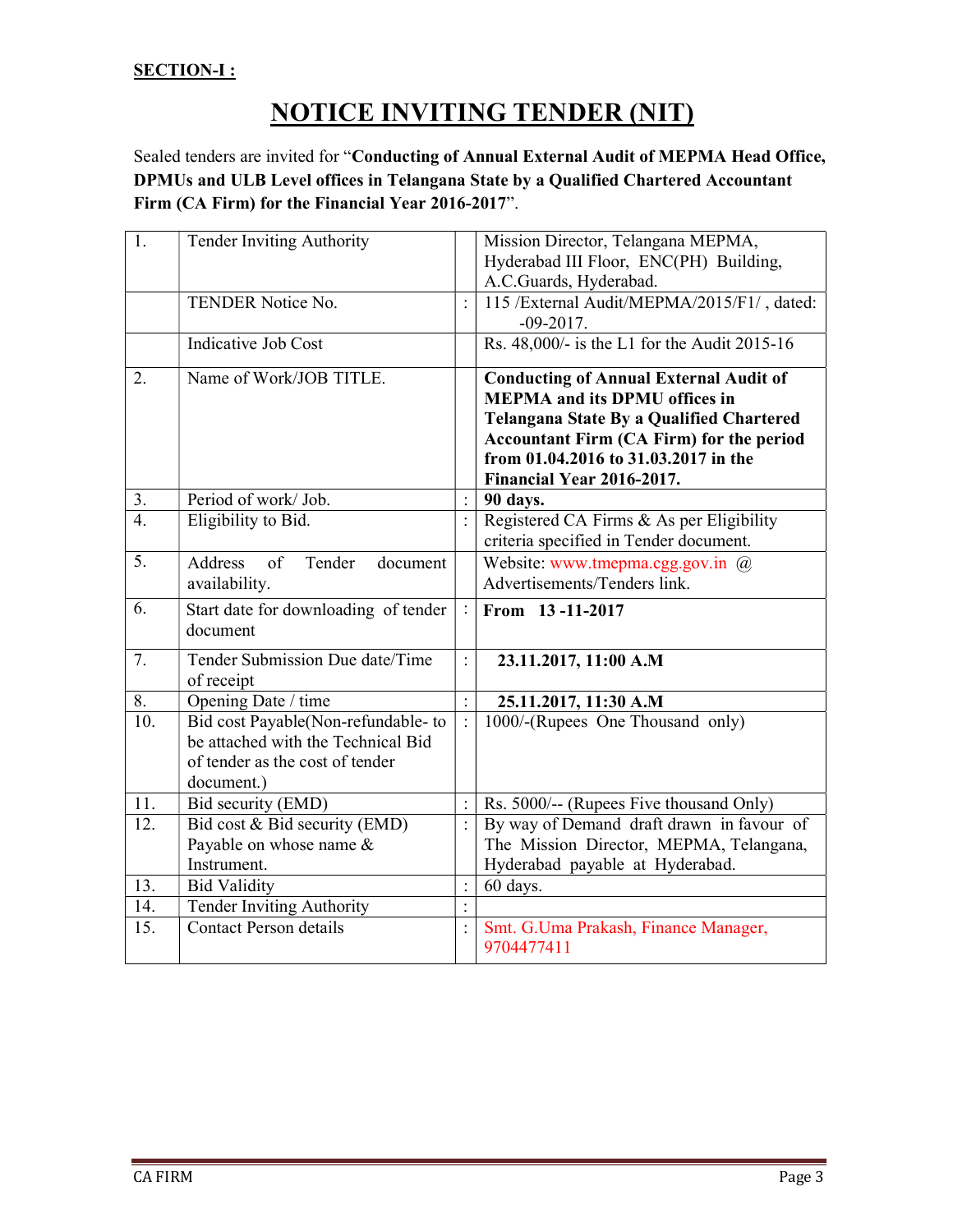## Section II.

 $1.$ 

## BIDDERS INFORMATION SHEET

Name of the Bidder Firm/Company :

| 2.        | Address                                                                               |                          |                       |
|-----------|---------------------------------------------------------------------------------------|--------------------------|-----------------------|
|           | Telephone Nos. :                                                                      | Office:                  |                       |
|           | Residence                                                                             | Mobile<br>$\ddot{\cdot}$ |                       |
|           | Fax No:                                                                               |                          |                       |
| Email ID: |                                                                                       |                          |                       |
|           |                                                                                       |                          |                       |
| 3.        | Registration particulars of the Firm/Company                                          |                          |                       |
|           | viz. Proprietary, Partnership, Private                                                |                          |                       |
|           | Limited, Public Limited etc. with ICAI.                                               |                          |                       |
| 4.        | Name of Proprietor/Partner/Director signing the:                                      |                          |                       |
|           | tender document.                                                                      |                          |                       |
| 5.        | Name/Designation/Address of the Authorized                                            |                          |                       |
| 6.        | Signatory holding the Power of Attorney (if any)<br>Permanent Account Number<br>(PAN) |                          |                       |
| 7.        | Service Tax No:                                                                       |                          |                       |
| 8.        | Details of Experience:                                                                |                          |                       |
| Sl.       | Name of Department /                                                                  | Private / Govt.          | Financial years audit |
| No.       | Organisation                                                                          |                          | done                  |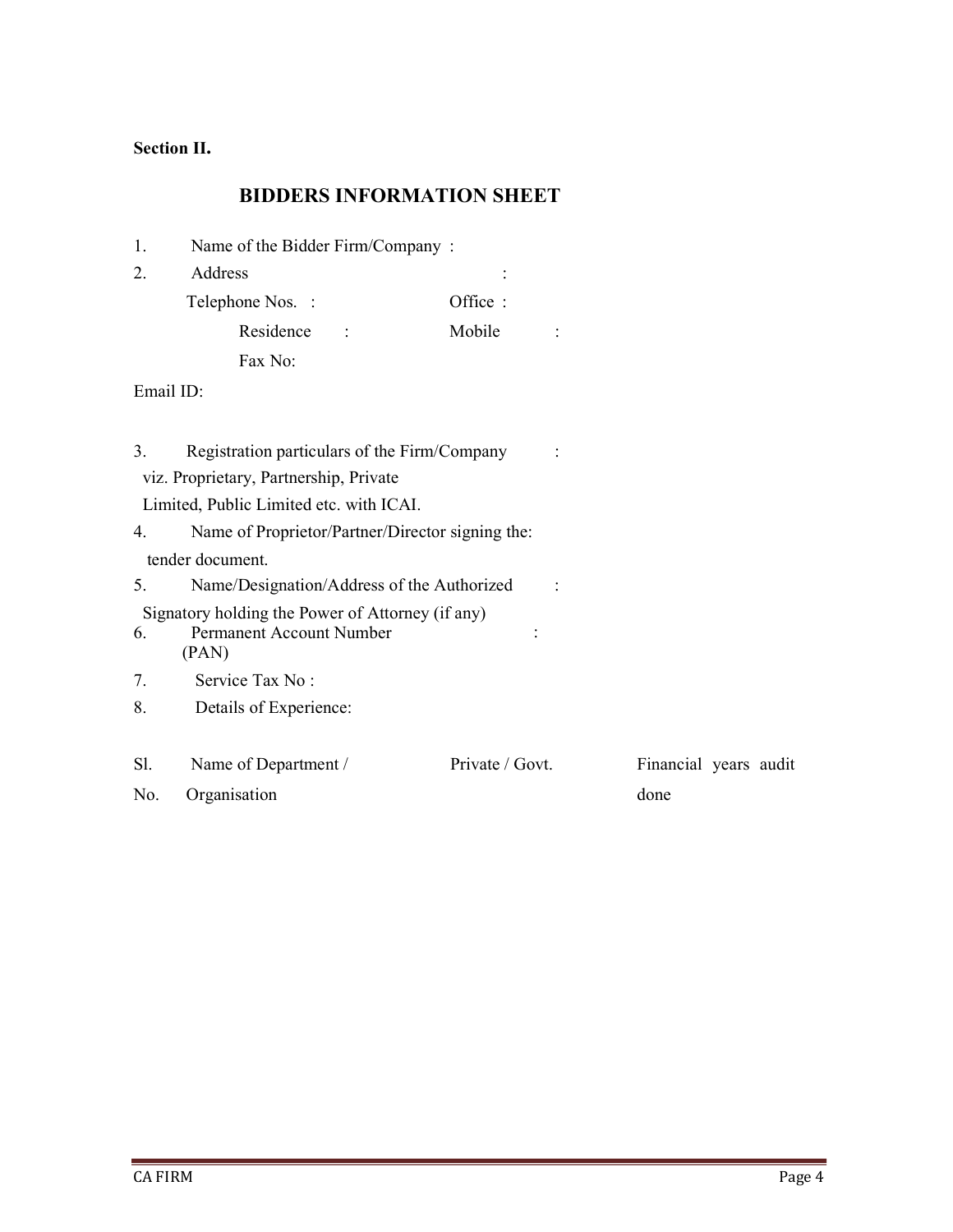- 9. Details of professional Personnel working with the firm:
- Sl. Name of the personnel No. Qualification Age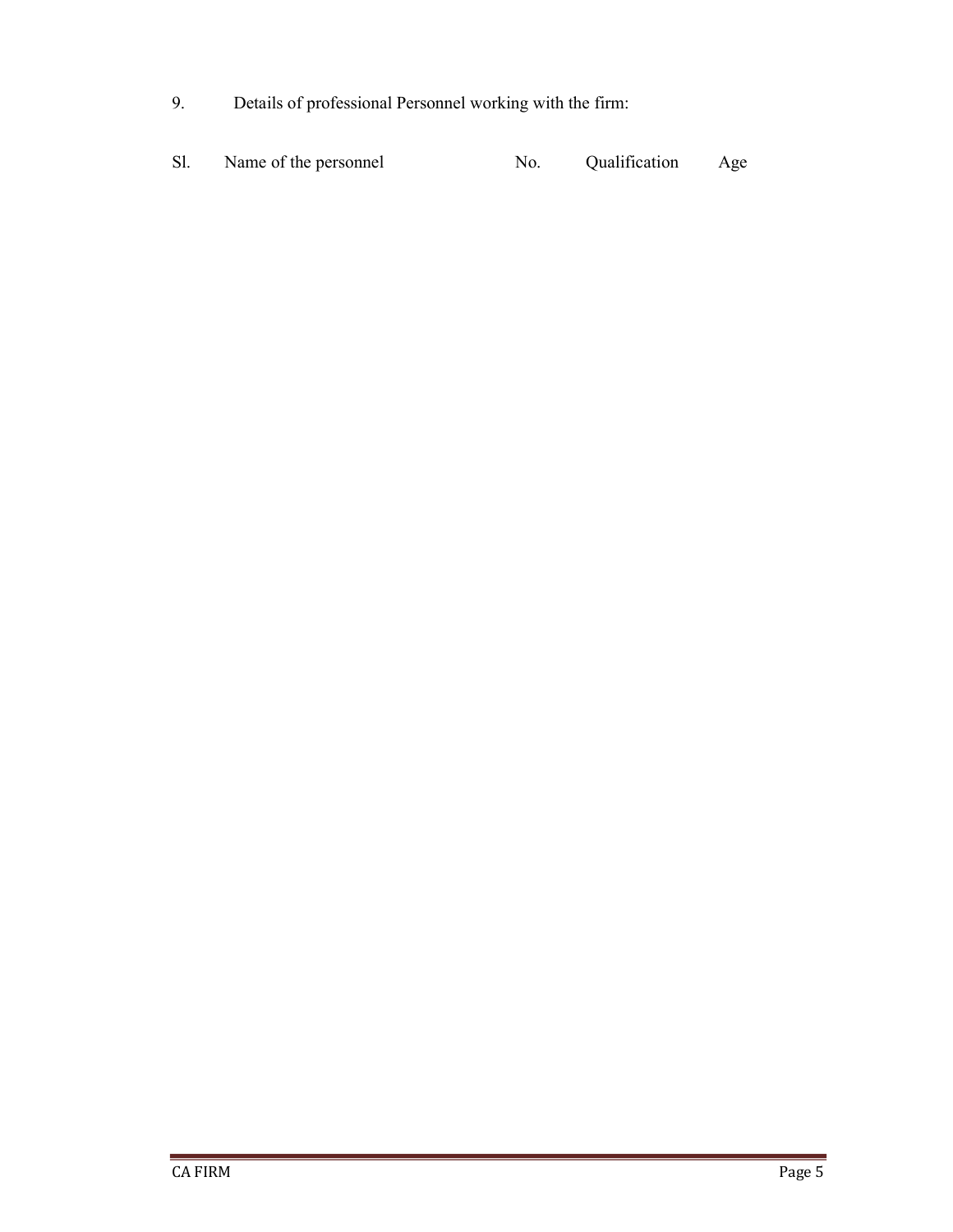Experience in auditing

Certified that the information given above is true and correct. If any information is found to be false or misleading the tender /contract may be cancelled at any stage.

Signature:

Name:

Capacity of Signatory in the firm:

Seal :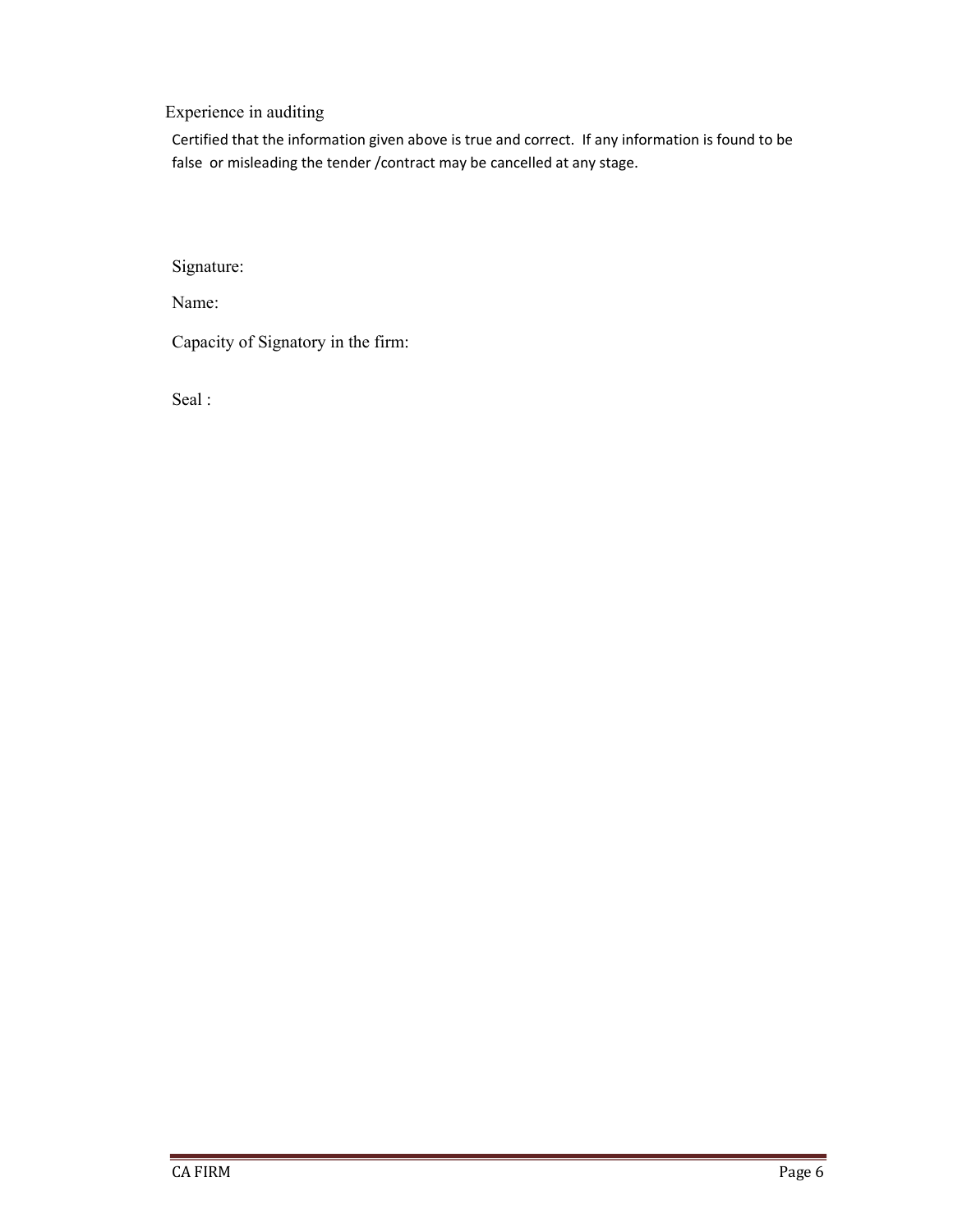# INSTRUCTIONS TO BIDDERS & EMD.

## A. INTRODUCTION

## 1. DEFINITIONS:

a. MEPMA means Mission for Elimination Poverty in Municipal Areas under the Government of Telangana State, Municipal Administration and Urban Development Department and having its Head Office at II Floor, ENC(PH) Building, A.C.Guards, Hyderabad.

b. DPMUs means District offices of MEPMA, called as District Project Monitoring Units, located in all the Districts of Telangana State, headed by an officer designated as Project Director.

c. The Client means the Mission Director, MEPMA.

d. The Bidder means Charted Accountant firm / company who participates in this tender and submits its bid.

e. The CA Firm means the successful bidder rendering the services , who is successful in the bid, under the contract.

f. The Contract means the contract agreed and signed by both Client and The CA Firm including all attachments and appendices thereto and all documents incorporated by reference therein.

g. The Contract Price means the price payable to the CA firm under the Contract for the full and proper performance of its contractual obligations.

h. Audit shall mean audit of accounts on entire accounting transactions of MEPMA head office and its 30 DPMUs to ensure adherence to the sStandard Govt. accounting norms.

## ELIGIBLITY CRITERIA:

#### 2.1.1.

a. A Chartered Accountants firm having experience of 10 years or more in the area of auditing of any Govt. or semi Govt. department / organizations and reputed private organizations;- A Registration certificate with registrar of Firms in A.P. prior to 10 years and latest renewal certificate with C&AG shall be produced.

b. The firm must have completed auditing in any one single financial year for a minimum of 2(Two)- Govt. or semi Govt. departments /Quasi-Government organizations/ Public Sector Undertakings during the last 3(Three) years i.e., between 2011 and 2014.

c. The firm must be empanelled with C&AG of India for conducting audit for any Govt. or semi govt. department / organizations;

d. The firm should have a minimum annual turnover of Rs.20.00 Lakhs for the last 2 years;

e. The firm should have a minimum of 2 to 3 working CA partners and working staff strength of 15 people.

2.1.2. Documentary proof for all the above eligibility requirements shall be attached.

2.1.3. Copies of all the documents must be attested by the bidder/authorized representative of the firm participating in the tenders duly taking responsibility for any discrepancy in the proof submitted.

2.1.4. Bids not conforming to these conditions will be rejected outright.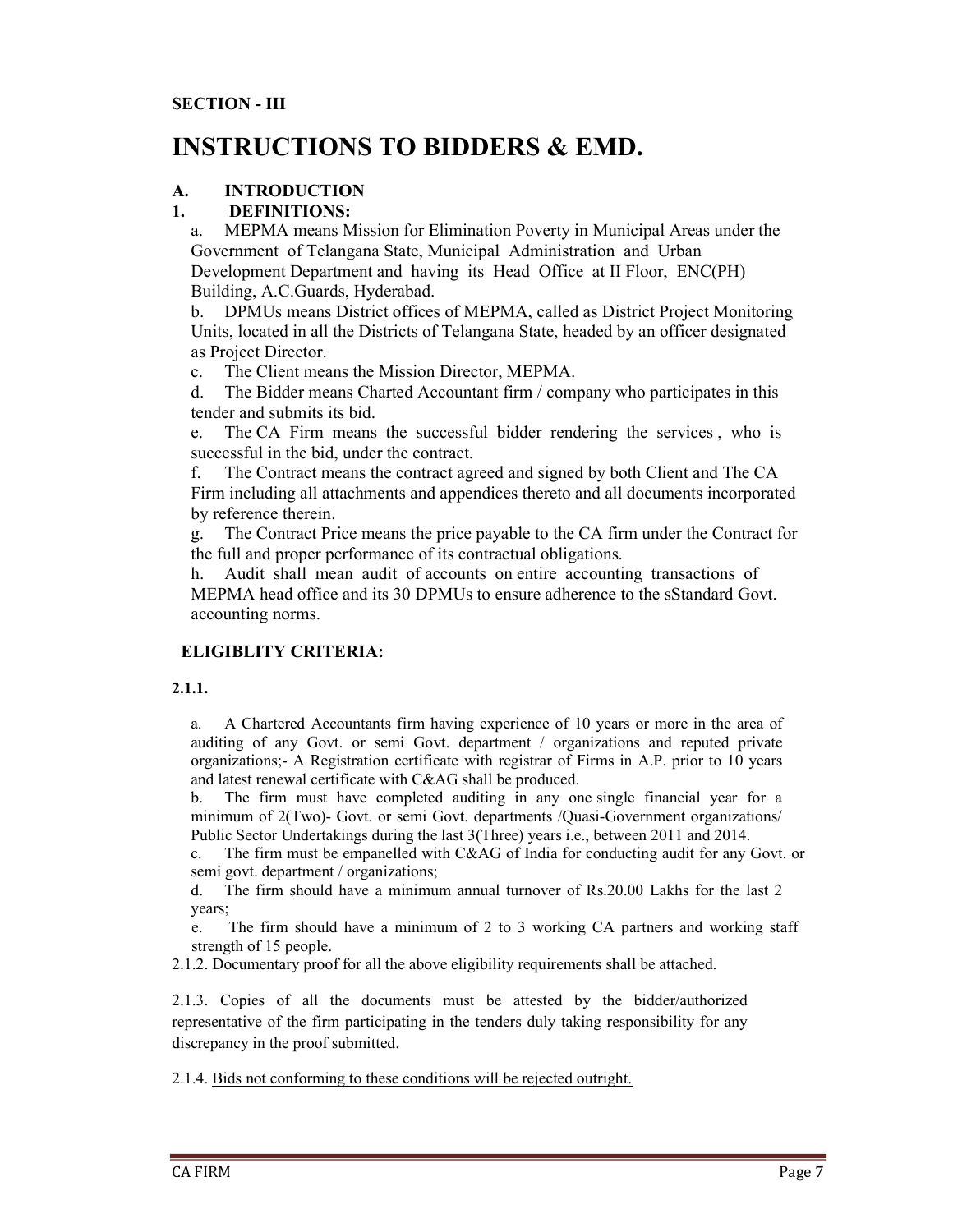#### 2.2. One tender per tenderer:

Each Tenderer shall submit only one Tender for the job. A Tenderer who submits more than one Tender will cause disqualification of all the Tenders submitted by the Tenderer.

#### 2.3. The EMD shall be forfeited.

(a) If the tenderer withdraws the Tender during the validity period of Tender.

(b) In the case of a successful tenderer, if he fails to sign the Contract for

Whatever the reason.

2.4. In consideration of the MD, MEPMA undertaking to investigate and to take into account each tender and in consideration of the work there by involved, all earnest monies deposited by the tenderer will be forfeited in the event of such tenderer either modifying or with-drawing his tender at his instance within the said validity period of 3 months.

2.5. No alteration which is made by the tenderer in the contract form, the conditions of the contract, specifications or statements / formats or quantities accompanying the same will be recognized; and, if any such alterations are made the tender will be void.

## 3. COST OF BIDDING:

3.1 The bidder shall bear all costs associated with the preparation and submission of the bid. The Client, will in no case, be responsible or liable for these costs, regardless of the conduct or outcome of the bidding process.

3.2 The Bidder shall pay Rs. 1000/-(Rupees one thousand only) in the form of demand draft in favour of the Mission Director, MEPMA, AP, Hyderabad payable at Hyderabad towards tender document cost which is non-refundable. This is to be attached with the Technical Bid of Tender.

## B. BID DOCUMENT:

## 4. BID DOCUMENTS:

4.1 The services required, bidding procedures and contract terms are prescribed in this Bid Documents. The Bid Document is in two parts 1) Technical and 2) Financial.

## 4.1.1. Documents to be enclosed with the Technical Bid: (Cover -1)

## (Each page of all documents should be signed/self attested by an authorized signatory)

- 1. Tender submission letter.
- 2. Notice Inviting Tender
- 3. Bidders information sheet
- 4. Entire bid document except Price schedule with signature on each page.
- 5. Other documents asked for in the tender form in support of bidders eligibility.
- 6. Bid Security(EMD)
- 7. Tender document Cost.
- 8. Authorization letter by the Firm duly authorizing the Representative.
- 9. Any other document as the bidder may wish to submit in support of the bid.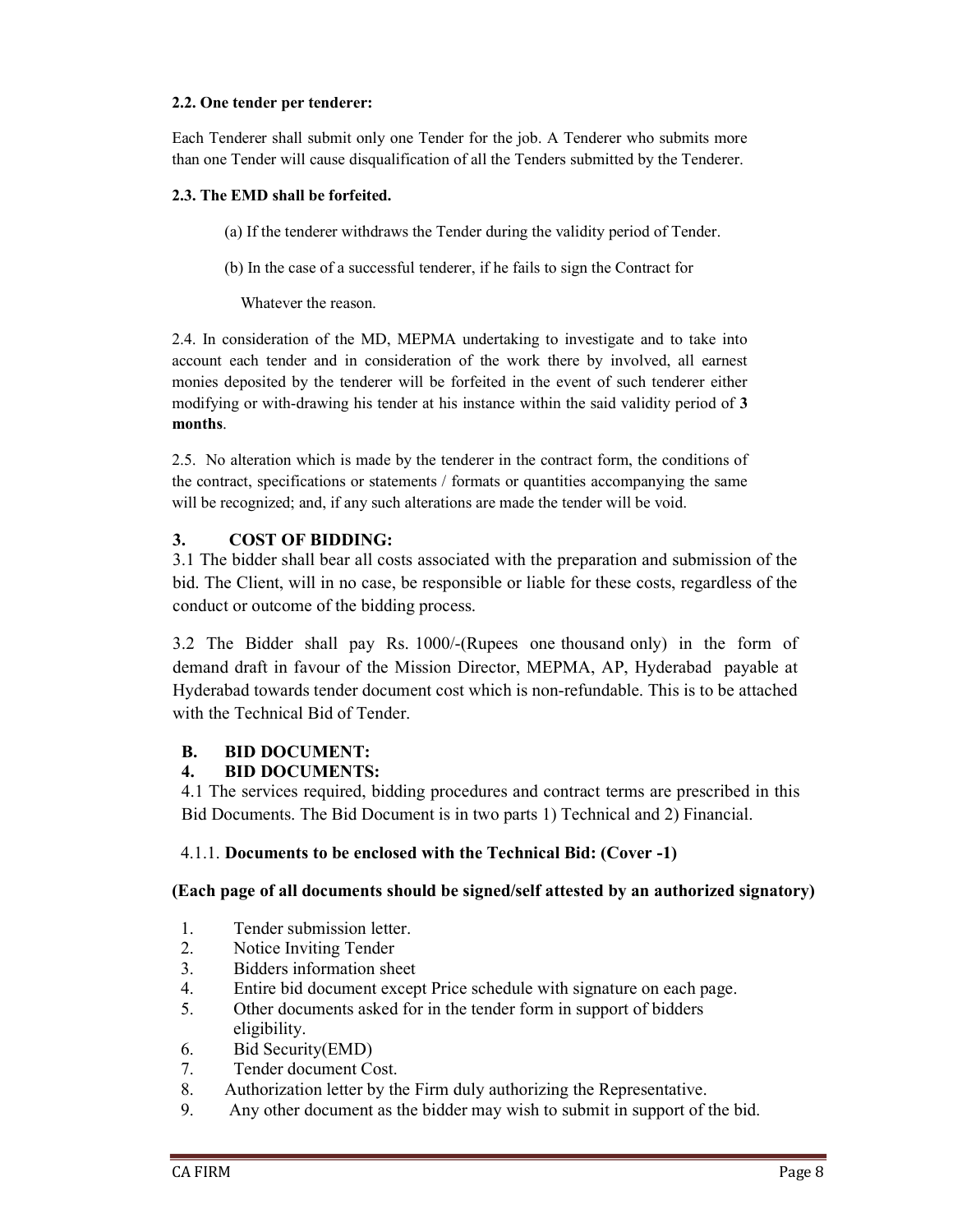## 4.1.2. Documents to be enclosed with the Financial Bid: (Cover -2)

1. Financial Bid (Section –X) with Signature of the bidder.

4.2. The Bidder is expected to examine all instructions, forms, terms and specifications in the Bid Documents. Failure to furnish all information required as per the Bid Documents or submission of bids not substantially responsive to the Bid Documents in every respect will be at the bidders risk and shall result in rejection of the bid.

4.3. The Bidder shall sign all the documents that are specified in Clause 4. The Bidder may also authorize his representative to sign the above documents/to attend for opening of bids. In case of a representative performing the above activities, he must be having authorization letter in writing by the head of the firm and the authorization letter must be enclosed along with technical bid (Cover 1).

## 5. CLARIFICATION OF BID DOCUMENTS:

A prospective bidder, requiring a clarification of the Bid Documents shall notify the Client in writing. The Client shall respond in writing to any request for clarification of the Bid Documents, which shall be received not later than 7 days prior to the date for the submission of bids.

## 6. AMENDMENT OF BID DOCUMENTS:

6.1 At any time, prior to the date of submission of bids, the Client may, for any reason, whether at its own initiative or in response to a clarification requested by a prospective Bidder, may modify the bid documents by amendments.

6.2 At any time prior to the prescribed last date for receipt of bids, MEPMA reserves the right to modify the Tender. The amendments and modifications to the Tender shall be notified on the **MEPMA website: www.tmepma.cgg.gov.in**, which shall be binding on the bidders. Bidders are requested to frequently visit the website for updates, if any.

6.3 In order to afford prospective bidders reasonable time in which to take the amendments in account in preparing their bids, the Client may, at its own discretion, extend the deadline for the submission of bids suitably.

## C. PREPARATION OF BIDS:

7. DOCUMENTS COMPRISING THE BID: The bid prepared by the bidder shall comprise the following components:

I. Technical bid, which shall contain:

(a) Documents as per clause 4 and 9 of these Instructions to Bidders

(b) Bid Security furnished in accordance with clause 10.

(c) Cost of Bid document as per clause - 3.

II. Financial bid, which shall contain the Price schedule, completed in accordance with clause 8.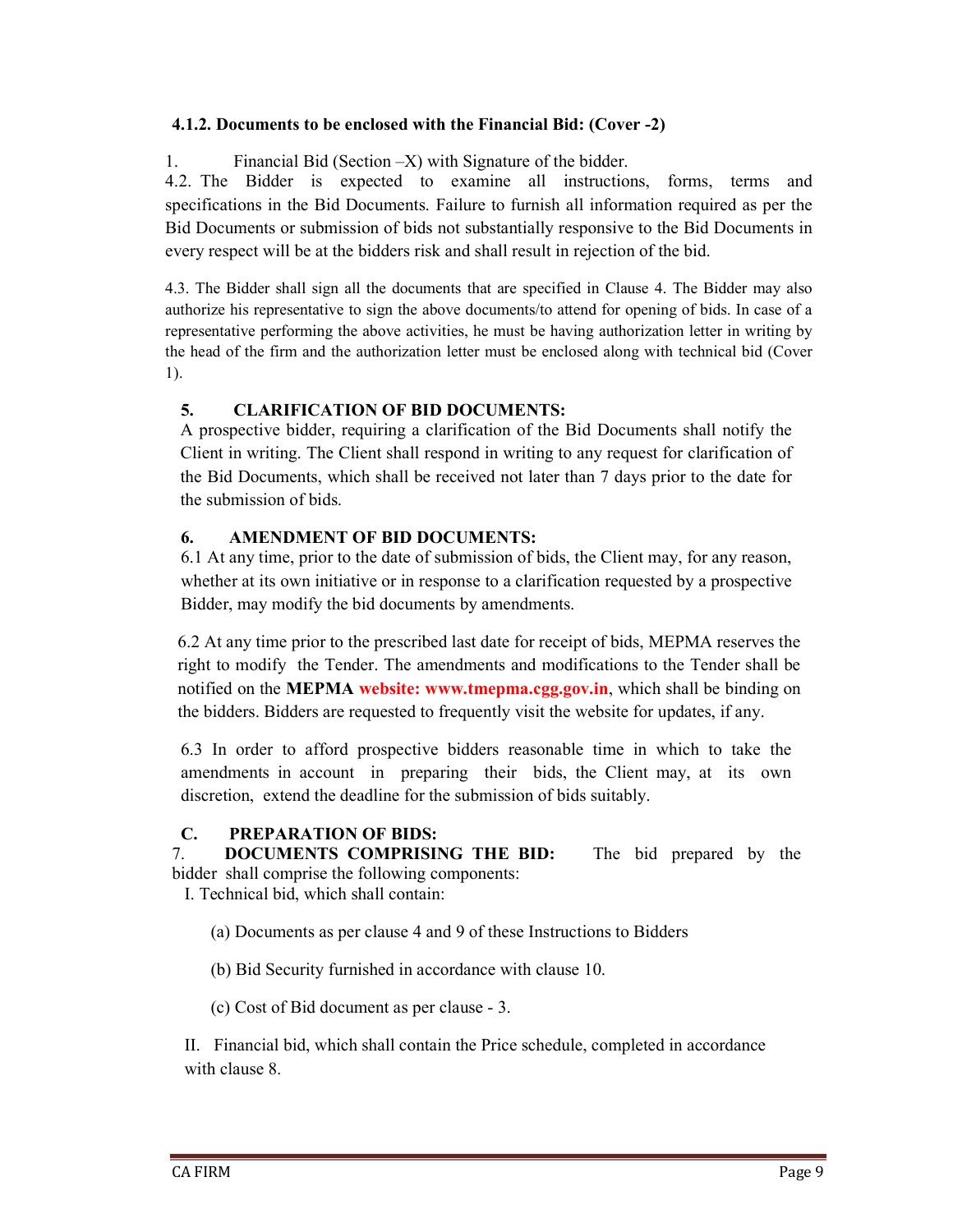## 8. BID PRICE:

8.1 The bidder shall give the total price for all the services performed as per the terms of reference in the Bid document for one year annual audit. The price must be inclusive of all levies and taxes as applicable, but excluding the GST (18% - subject to variation from time to time).

8.2. While quoting the price the bidder shall work out the bid price for audit on the accounts for the year i.e., 2015-16 and shall quote the Price in the financial bid.

8.3 While quoting the price bidder shall include all expenditure of their professional personnel and staff entrusted for this contract including their salaries / remunerations, travel, lodging, boarding and other miscellaneous charges to his audit fee.

 8.4 Price must be indicated in the FINANCIAL BID of this Bid document in the columns as prescribed.

8.5 The prices quoted by the bidder shall remain fixed during the entire period of contract and shall not be subject to variation on any account. A bid submitted without Price Bid will be treated as non-responsive and rejected.

8.6 If any variation observed in Price between figures and Words given, Price given in words will be treated as the price given by the Bidder.

## 9. DOCUMENT ESTABLISHING BIDDERS ELIGIBILITY AND QULIFICATIONS:

9.1 The bidder shall furnish, as part of his bid documents establishing the bidders eligibility, the following documents:

(i) Articles of Association and Memorandum of association (or) Partnership Deed as the case may be

(ii) Registration of firm / company Certificate.

(iii) Annual turnover certificate for more than Rupees 20.00 lakhs.

(iv). Certificates in respect of eligibility and experience as required under this tender.

9.2 The bidder shall furnish documentary evidence that he has the financial, technical and operational capability necessary to perform the contract.

9.2.1 To judge the financial capabilities, the firm shall furnish Profit and loss Account / balance-sheet for the preceding two (2) years.

9.2.2 To judge the operational capability, the firm shall furnish the details of all staff with qualifications.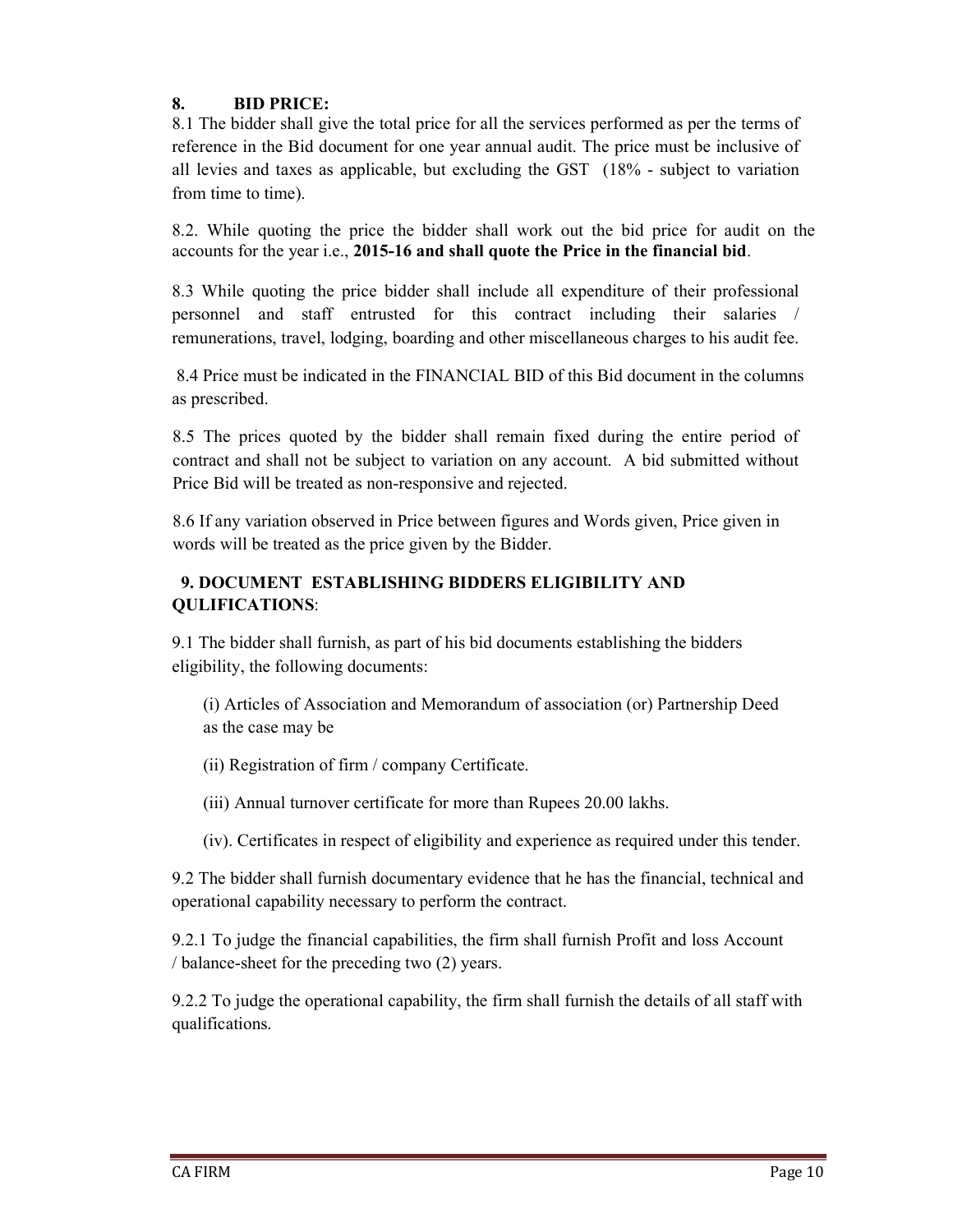## 10. BID SECURITY(EMD):

 10.1 The bidder shall furnish, as part of his bid, a bid security for an amount of Rs. 5000/ - (Rupees five thousand only) in the form of demand drawn draft in favour of The Mission Director, MEPMA payable at Hyderabad.

10.2 A bid not secured in accordance with Para 10.1 shall be rejected by the Client as non-responsive.

10.3 The bid security of the unsuccessful bidder will be discharged/returned as promptly as possible, but not later than 30 days after the expiry of the period of bid validity prescribed by the Client, Pursuant to clause 11.

10.4 The successful bidders bid security will be discharged after issue of "Letter of Acceptance" (LOA) and furnishing the performance security.

10.5 The bid security may be forfeited:

(a) If a bidder withdraws his bid during the period of bid validity, or

 (b) In the case of a successful bidder, if the bidder fails (i) to sign the contract or (ii) to furnish performance security.

## 11. PERIOD OF VALIDITY OF BIDS:

11.1 Bid shall remain valid for 90 days after the date of bid opening prescribed by the Client, pursuant to clause

11.1. 1.A bid valid for a shorter period shall be rejected by the Client as non-responsive.

11.2. In exceptional circumstances, the Client may request the bidders consent for an extension to the period of bid validity. The request and the responses thereto shall be made in writing. The bid security provided under clause 10.1 shall also be suitably extended. A Bidder accepting the request and granting extension will not be permitted to modify his bid.

## D. SUBMISSION OF BIDS

## 12. SEALING AND MAKING OF BIDS:

12.1 The bidder shall prepare separate envelopes for technical as well as financial bids with clear marking of the same on the top of each envelope and shall also seal both the envelopes with wax or PVC tape. The two bids will further be sealed in an outer envelope with wax or PVC tape.

12.2 The inner and outer envelopes shall be:

(a) Addressed to the Client on the following address: The Mission Director, MEPMA, Telangana, III floor, ENC(PH) Building, A.C.Guards, Hyderabad -4.

(b) The inner and outer envelopes shall indicate the name and address of the bidder.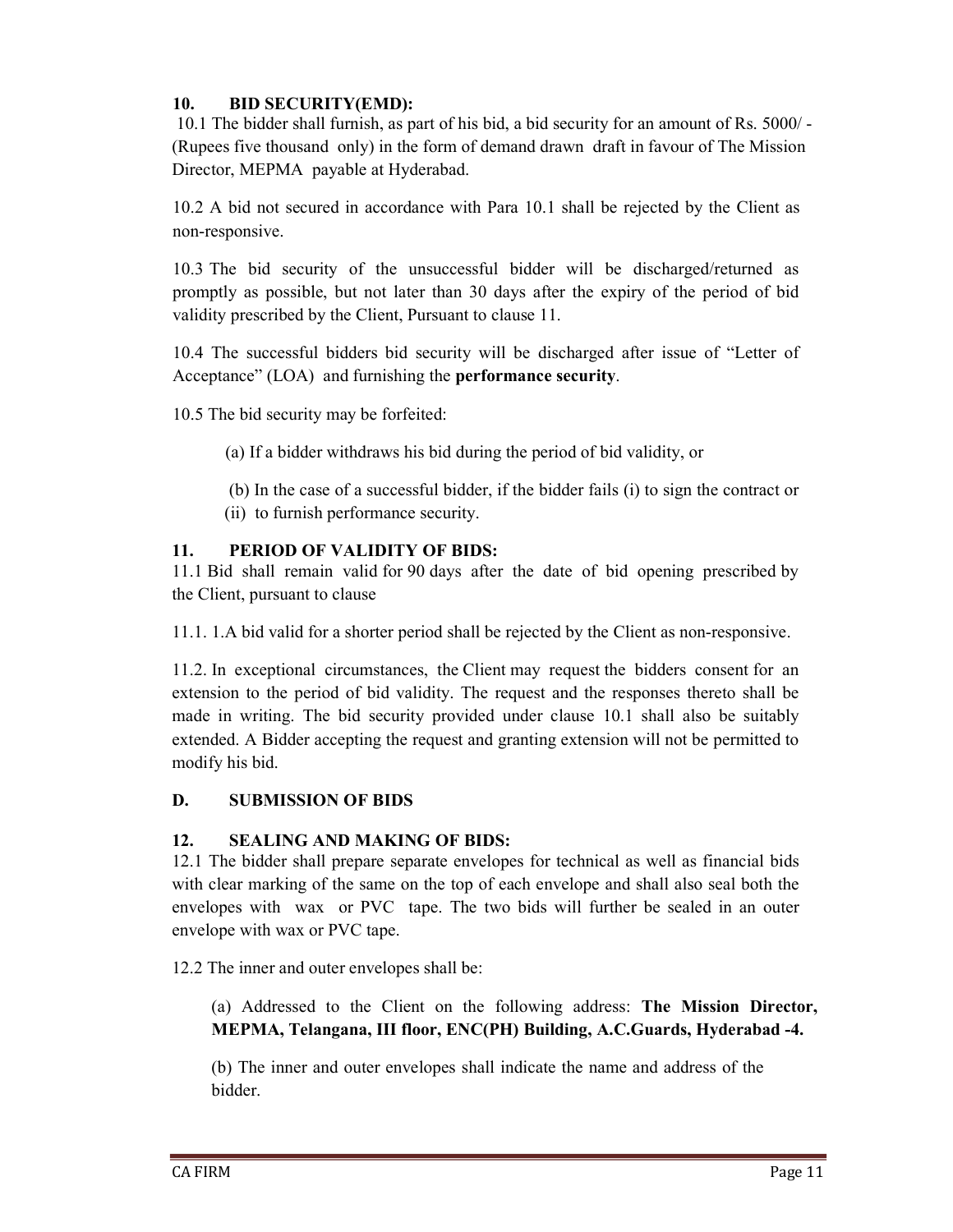(c) Tenders shall be dropped in the Tender Box placed at the above address. The responsibility for ensuring that tenders are delivered in time would rest with the bidder.

(d) The Client shall not be responsible if the bids are delivered elsewhere.

## 13 SUBMISSION OF BIDS:

13.1 Bids must be received by the Client at the address specified under Para 12.2 not

later than 3:00 P.M on 23 . 11 .2017

13.2 The Client may, at its discretion, extend this deadline for the submission of the bids in accordance with clause 6 in which case all rights and obligations of the Client and bidders will be subjected to the deadline as extended.

## 14 LATE BIDS:

Any bid received by the Client after the deadline for submission of bids prescribed by the Client pursuant to clause 13 shall be rejected and returned unopened to the bidder.

## 15 MODIFICATION AND WITHDRAWAL OF BIDS:

15.1 No Modifications and withdrawal of bids once submitted are permitted.

15.2 Subject to clause 17, no bid shall be modified subsequent to the deadline for submission of bids.

## BID OPENING AND EVALUATION

## 16 OPENING OF TECHNICAL BIDS BY CLIENT:

16.1 The Client shall open the bids in the presence of bidder/s or his authorized representatives who choose to attend at  $3:30$  P.M on 25 . 11 .2017. The bidder/s or representatives, who are present; shall sign in the Attendance register,. The authorized representatives shall submit authorization letter signed by a competent authority.

16.2 A maximum of two representatives for any bidder shall be authorized and permitted to attend the bid opening.

16.3 The Bidders names, modifications, bid withdrawals and such other details as the Client, at its discretion, may consider appropriate, will be announced at the opening.

## 17. CLARIFICATION OF BIDS:

To assist in the examination, evaluation and comparison of bids the Client may, at its discretion ask the bidder for the clarification of its bid. The request for clarification and the response shall be in writing. However, no post-bid clarification at the initiative of the bidder, shall be entertained.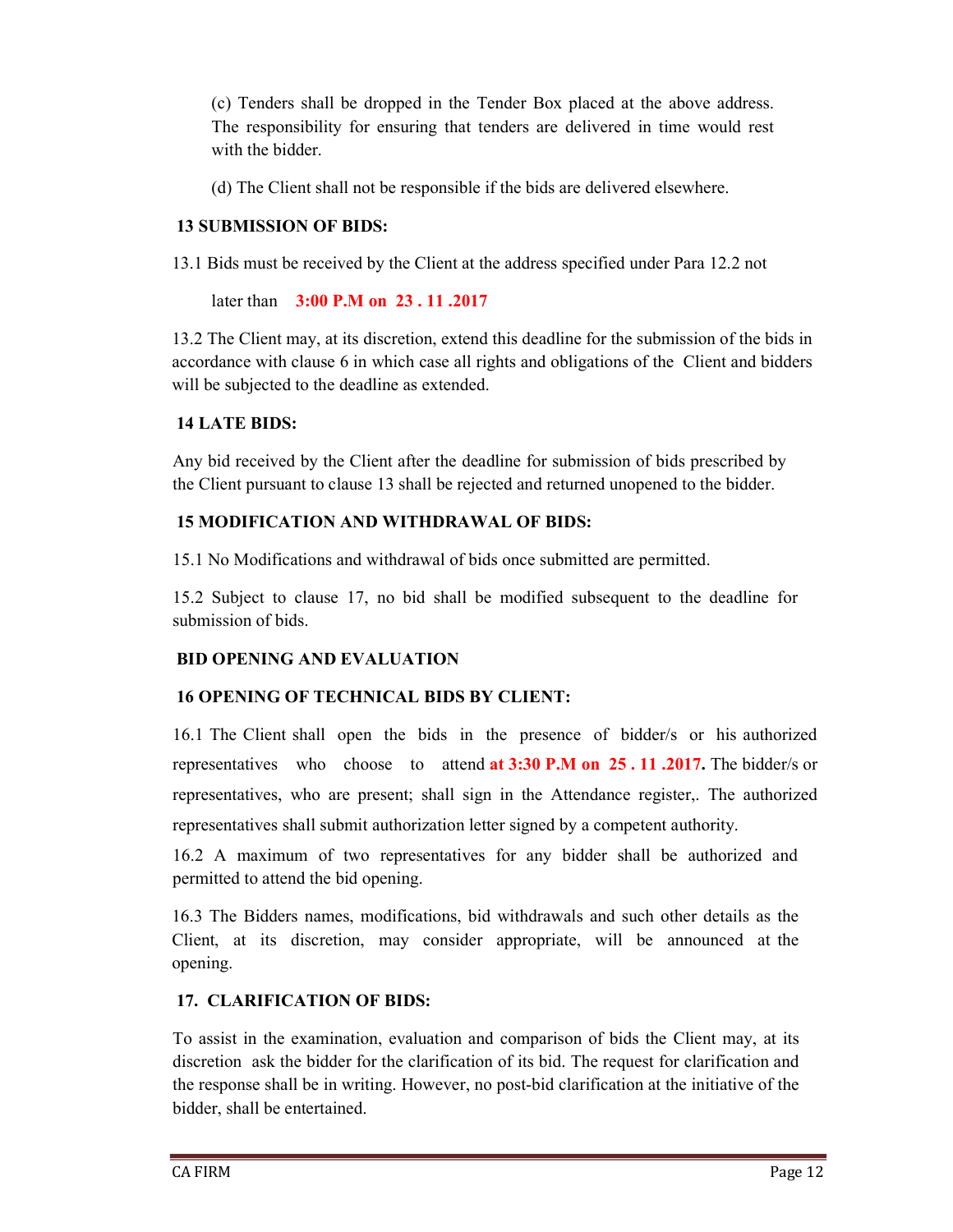## 18 PRELIMARY EVALUATION (TECHNICAL BIDS):

18.1 Tender will be evaluated in two phases. First, technical bid evaluation will be done. Only those bidders who qualify the technical bid evaluation will be allowed to participate / attend the financial bid.

18.2 While doing the technical evaluation, Client shall evaluate the bids to determine whether they are complete, whether any computational errors have been made, whether required documents have been furnished, whether the documents have been properly signed and whether the bids are generally in order.

18.3 Prior to the Final evaluation, pursuant to clause 19, the Client will determine the substantial responsiveness of each bid to the bid documents. For purposes of these clauses, in substantially responsive bid is one, which conforms to all the terms and conditions of the Bid documents without material deviations. The Clients determination of bids responsiveness is to be based on the contents of the bid itself.

18.4. A bid determined as substantially non-responsive will be rejected by the Client for opening of its Financial Bid.

## 19. FINAL EVALUATION (FINANCIAL BID):

19.1 The Client shall evaluate in detail and compare the bids previously determined to be substantially responsive pursuant to clause 18.

19.2 The comparison for evaluations shall be of price quoted by the bidders for one year excluding service tax.

The tender will be evaluated based on the quoted price to undertake External Audit of Accounts and transactions of MEPMA and its DPMU offices .

## 20. CONTACTING THE CLIENT:

20.1. Subject to clause 17, no bidder shall try to influence the Client on any matter relating to its Bid, from the time of the bid opening till the time the contract is awarded.

20.2. Any effort by a bidder to influence the Client in the Clients bid evaluation, bid comparison or contract award decision shall result in the rejection of the bid.

## 21. AWARD OF CONTRACT:

The Client shall consider for issue of LOA as per clause 23 to the bidder whose offer have been found technically and financially acceptable.

## CLIENTS RIGHT TO ACCEPT ANY BID AND TO REJECT ANY OR ALL BIDS:

The Client reserves the right to accept or reject any bid, and to annul the bidding process and reject all bids, at any time prior to award of contract without assigning any reason whatsoever and without thereby incurring any liability to the affected bidder or bidders on the grounds for the Clients action.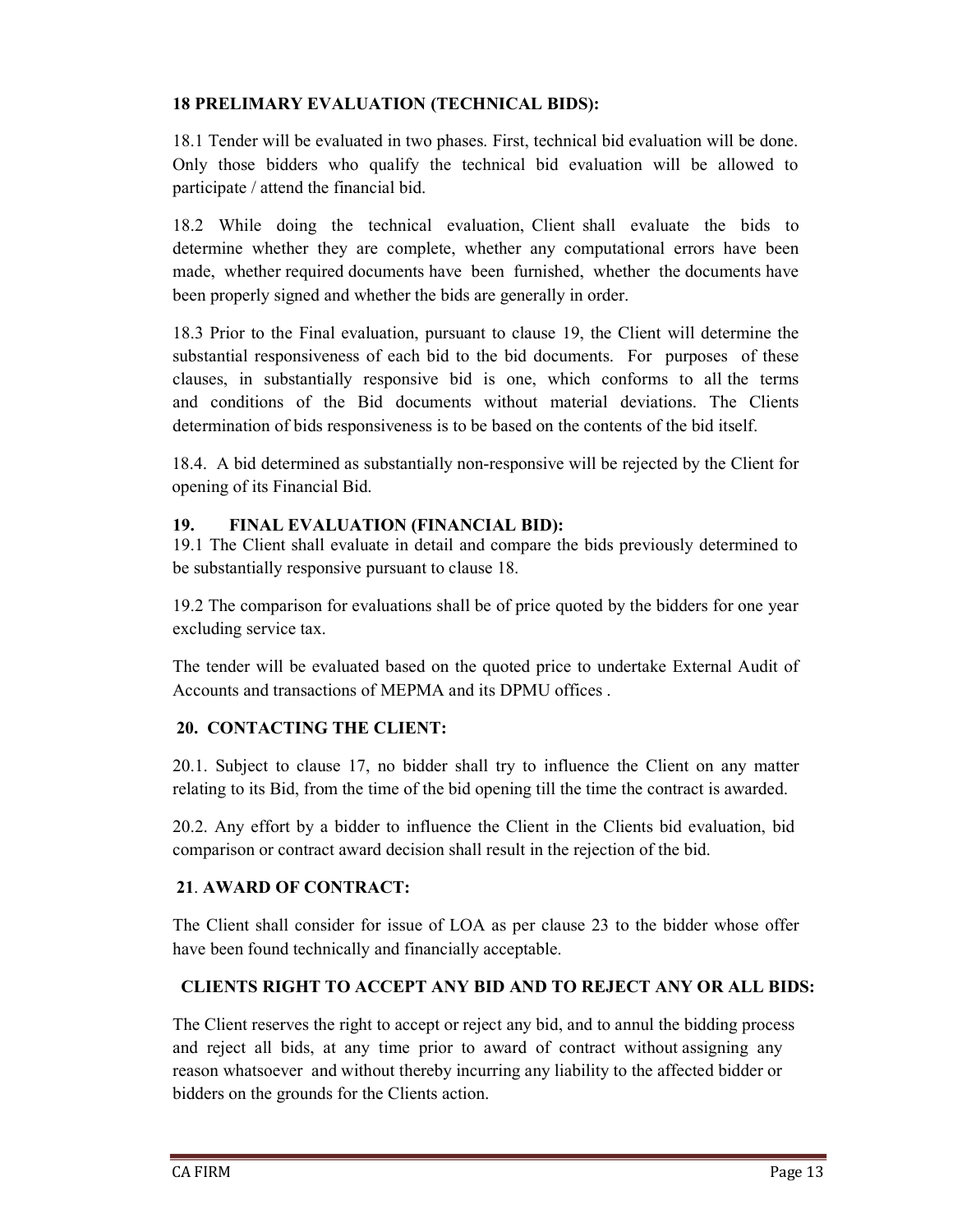## 23. LETTER OF ACCEPTENCE (LOA) :

The issue of LOA (Letter of Acceptance) shall constitute the acceptance of Client to enter into the contract with the bidder. The bidder shall, within 15 days of issue of LOA, give his acceptance along with performance security as mentioned in clause 2 of section – IV, Terms & conditions of the contract.

## 24. SIGNING OF CONTRACT:

Both the CLIENT and the CA FIRM shall sign the contract; prepared on mutual acceptance, in pursuant to clause 23 and the Client shall discharge the bid security, pursuant to clause 10.

## 25. ANNULMENT OF AWARD:

Failure of the successful bidder to comply with the requirement of Clause 24 shall constitute sufficient ground for the annulment of the award and forfeiture of the bid security in which event the Client may make the award to any other bidder at the discretion of Client or call for new bids.

## Section IV:

# TERMS AND CONDITIONS OF CONTRACT.

 1. The CA firm shall perform the services as per the Terms of Reference (TOR) enclosed with this document.

## 2. PERFORMANCE SECURITY:

- 2.1 The CA Firm shall furnish the performance security to the Client for an amount Equal to 10 % of BID VALUE quoted in the Price Bid in the form of bank guarantee issued by any Nationalised BANK in the format enclosed at Annexures, as compensation for any loss, if any, resulting from the CA Firm's failure to complete its obligations under this contract.
- 2.2 The performance Security Bond will be discharged to the CA Firm after satisfactory completion of the services as per the obligations under this contract.

## 3. PAYMENT TERMS AND SCHEDULE :

- 3.1 Payment shall be made after submission of Audit reports and financial statements along with certification of satisfactory completion of the work from the concerned officer(s) in MEPMA head office and DPMU offices.
- 3.2 Payment for audit shall be made as per Section X.
- 3.3 Payment shall be made against the Invoice raised by the CA Firm after completion of the entire work as per the contract and no advance payment will be made.

3.4 GST and other taxes shall be paid separately to the CA firm as per prevailing norms at the time of payment and it is the responsibility of the CA firm to remit the same to the concerned Central Government department.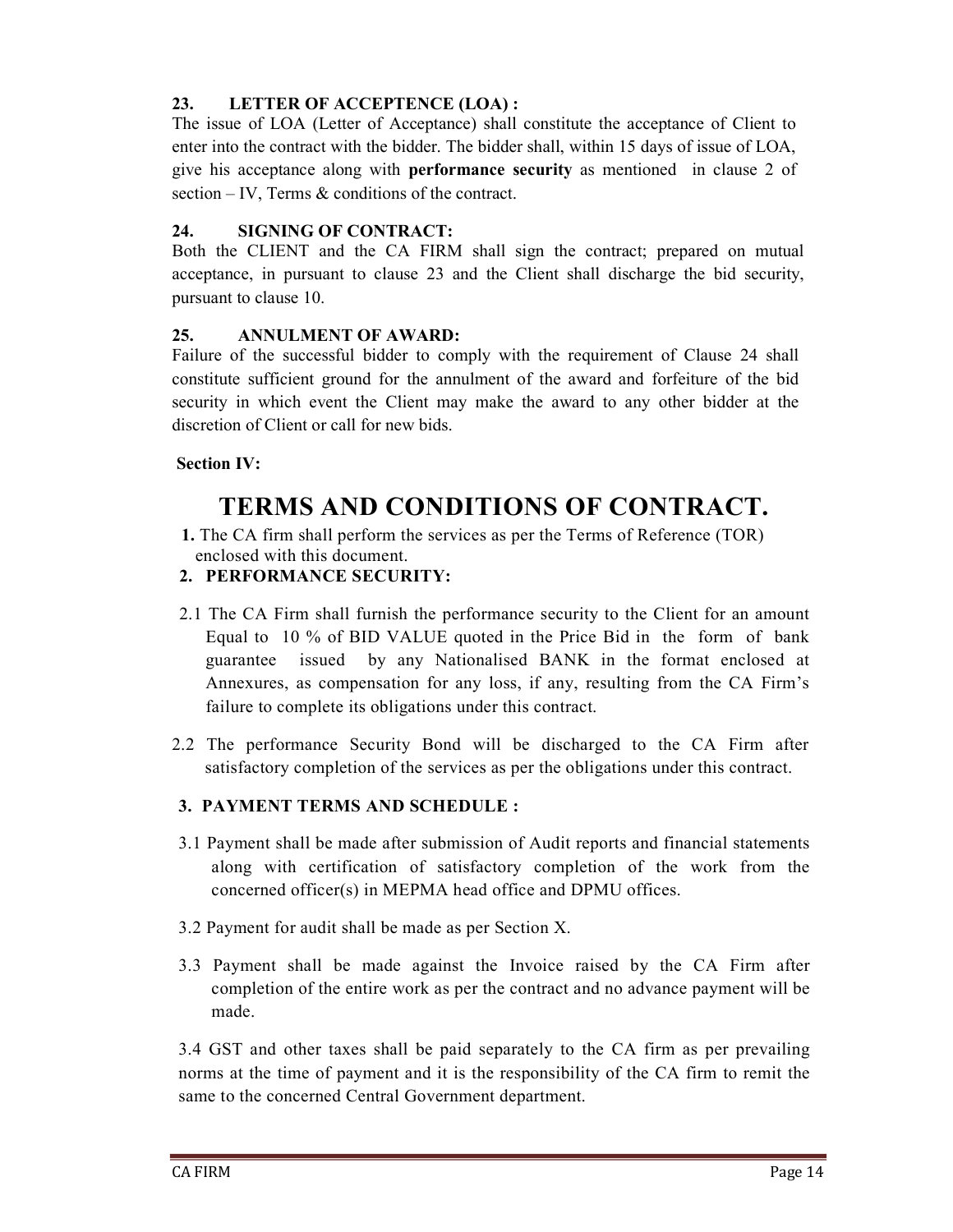- 3.5 Income Tax shall be deducted from the payment as per the prevailing rates at the time of payment.
- 3.6.1. No additional TA&DA would be allowed for visiting the DPMU & any other offices or places as required to be visited during the course of Auditing  $\&$ submitting the reports.
- 3.6.2. No other payments will be allowed over and above the payments mentioned in the schedule.
- 3.6.3. The said Rate of payment is inclusive of all Taxes such as IT but excluding GST etc.

## 4. SUB - contracts:

The CA Firm shall not be permitted for sub - contracting, other than the partners already specified in their bid.

## 5. PERIOD OF CONTRACT:

The Audit work shall be completed within Three (3) month from the date of contract.

## 6. FORFEITURE OF PERFORMANCE SECURITY

Forfeiture of Security Deposit: Security amount in full or part may be forfeited in the following cases:

- 1. When the terms and conditions of contract is breached.
- 2. When the bidder fails to make complete service satisfactorily.
- 3. When contract is being terminated due to non-performance of the CA firm.

The decision of the Client in this regard shall be final and notice of reasonable time shall be given in case of forfeiture of security deposit.

## 7. FORCE MAJEURE:

7.1 If at any time, during the continuance of this contract, the performance in whole or in part by either party or any obligation under this contract shall be prevented or delayed by reason of any war, or hospitality, acts of the public enemy, civil commotion sabotage, fires, floods, explosions, epidemics, quarantine restrictions, strikes, lockouts or act of God (Herein after referred to as events) provided notice of happenings, of any such eventuality is given by either party to the other within 21 days from the date of occurrence thereof, neither party shall by any reason of such event be entitled to terminate this contract nor shall either party have any such claim for damages against the other in respect of such nonperformance or delay in performance, and deliveries under the contract shall be resumed as soon as practicable after such event may come to an end or cease to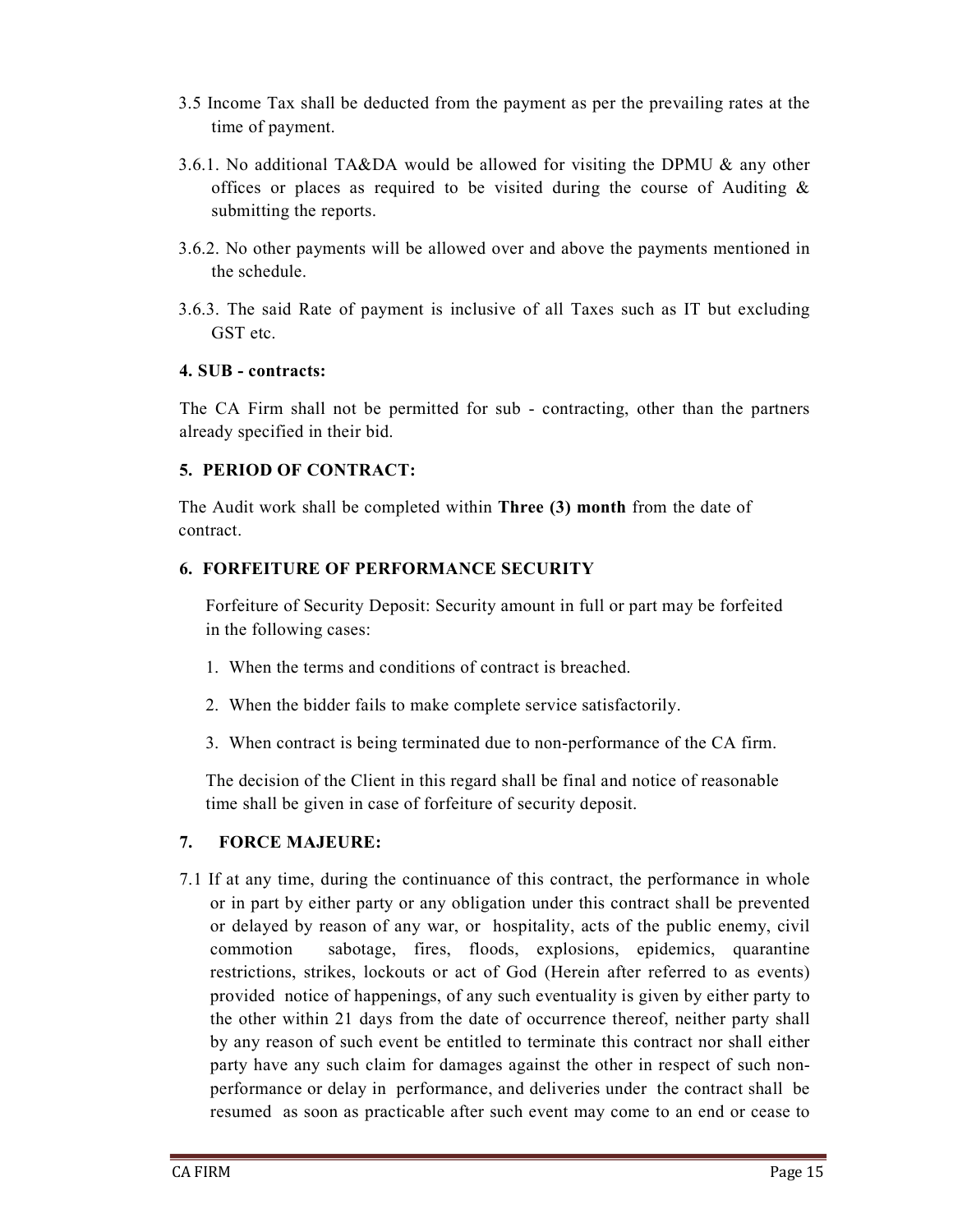exist, and the decision of the Client as to whether the delivery have been so resumed or not shall be final and conclusive, provided further that if the performance, in whole or part of any obligation under this contract is prevented or delayed by reason of any such event for a period exceeding 60 days either party may, at his option terminate the contract.

7.2 Provided also that if the contract is terminated under the clause, the Client shall be at liberty to take over from the CA firm at a price to be fixed by the Client, which shall be final, all unused, undamaged and acceptable materials in possession of the CA firm at the time of such termination of such portions thereof as the Client may deem fit.

## 8. TERMINATION FOR DEFAULT:

- 8.1 The Client may, without prejudice to any other remedy for breach of contract, by written notice of default, sent to the CA Firm, terminate this contract in whole or in part.
	- (a) If the CA firm fails to deliver any or all of the services within the time period(s) specified in the Contract or any extension thereof granted by the Client.
	- (b) If the CA firm fails to perform any other obligation(s) under Contract: and
	- (c) If the CA firm, in either of the above circumstance (s) does not remedy his failure within a period of 30 days (or such longer period as Client may authorize in writing) after receipt of the default notice from the Client.
- 8.2 In the event the Client terminates the contract in whole or in part, pursuant to Para 8.1 the Client may procure, upon such terms and in such manner, as it deems appropriate, services similar to those undelivered and the CA firm shall be liable to the Client for any excess cost for such similar services. However, the CA firm shall continue performance of the contract to the extent not terminated.

## 9. TERMINATION FOR INSOLVENCY:

The Client may at any time terminate the contract by giving written notice to the CA firm, without compensation to CA firm, if the CA firm becomes bankrupt or otherwise insolvent as declared by the competent court provided that such termination will not prejudice or affect any right or action or remedy which has accrued thereafter to the Client.

## 10. ARBITRATION:

10.1 In the event of any question, dispute or difference arising under this contract or in connection there-with, except on the matters for which decision is specifically provided under this contract, the same shall be referred to sole arbitration of the Mission Director, AP MEPMA. The contract to appoint an arbitrator will be in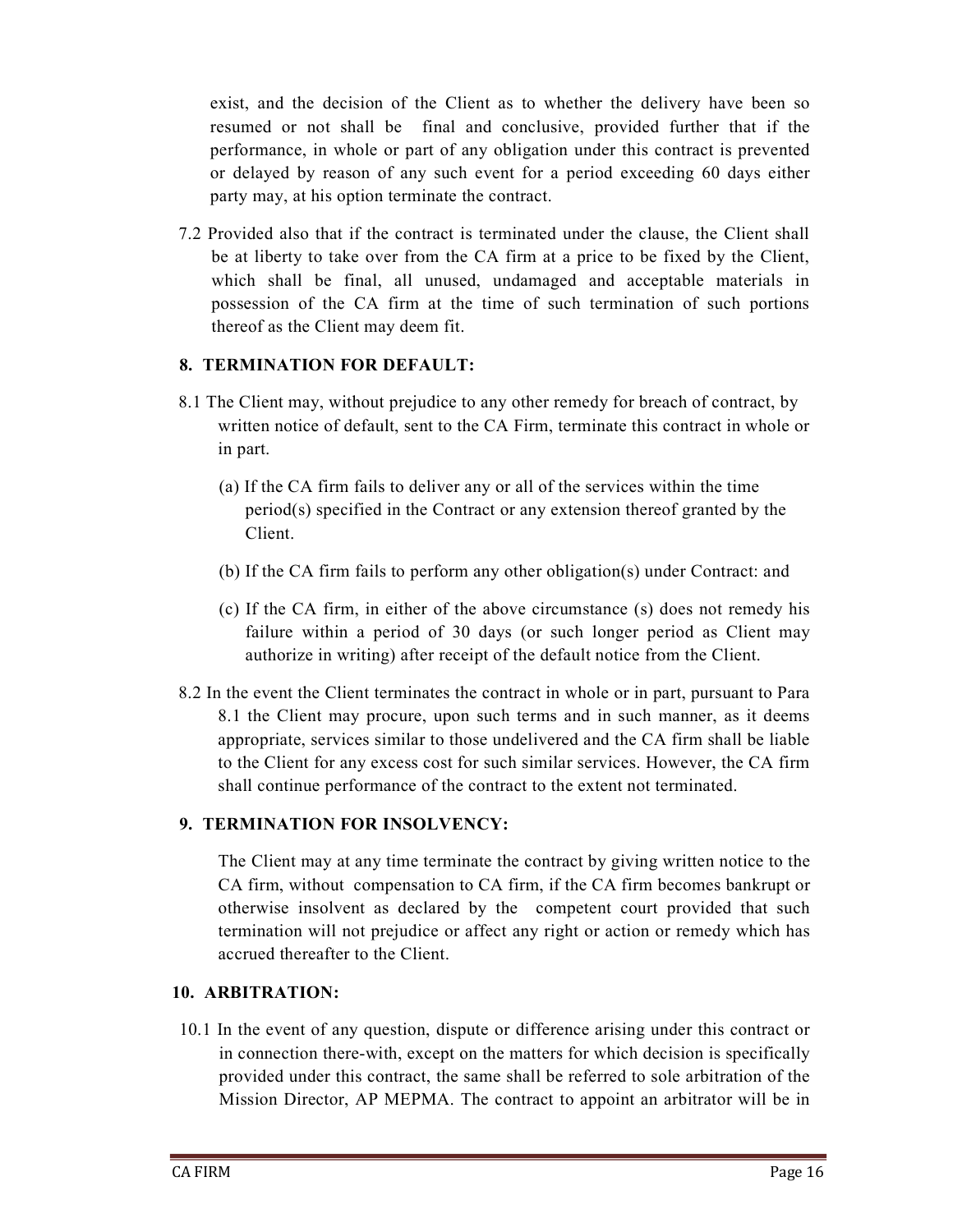accordance with the Arbitration and Conciliation Act, 1996. There will be no objection to any such appointment that the arbitrator is a MA&UD Officer approved by Govt. The award of the arbitrator shall be final and binding on the parties. In the event of such arbitrator to whom the matter is originally referred, being transferred or vacating his office or being unable to act for any reasons whatsoever Mission Director, AP MEPMA shall appoint another person to act as arbitrator in accordance with terms of the contract and the person so appointed shall be entitled to proceed from the stage at which it was left out by his predecessors.

- 10.2 The arbitrator may from time to time with the consent of parties enlarge the time for making and publishing the award. Subject to aforesaid Indian Arbitration and Conciliation Act 1996 and the Rules made there-under, any modification thereof for the time being in force shall be deemed to apply to the arbitration proceeding under this clause.
- 10.3 The venue of the arbitrator proceeding shall be the office of the Mission Director, TSMEPMA , TS Hyderabad or such proceeding places as the Arbitrator may decide.

## 11. DELAYS – EXTENSION OF TIME – PENALITIES:-

11.1. No extension of Time will be granted without a valid reason, unless, otherwise accepted by client.

11.2. For delays without a valid reason/reasons the client has got right to impose a penalty of Rs. 500/- (Rupees five hundred Only)per day. This penalty will be recovered from the Part payments.

## 12. SPECIAL CONDITIONS OF CONTRACT:

12.1.Date fixed for opening of bids, if subsequently, declared as holiday, the revised schedule will be notified. However, in the absence of such notification, the bids will be opened on next working day, time and venue remaining unaltered.

12.2 In case where the document of bid security is not submitted in the manner prescribed in the tender document, cover containing the financial offers SHALL NOT BE OPENED AND THE BID SHALL BE REJECTED AND RETURNED TO THE BIDDER UNOPENED.

12.3 Client reserves the right to black list a bidder for a suitable period in case he fails to honor his bid without sufficient grounds.

12.4 Any clarification issued by Client in response to query raised by prospective bidders shall form an integral part of bid documents and it may amount to amendment of relevant clauses of the bid documents.

12.5. Tender will be evaluated as a single package and awarded to single party only.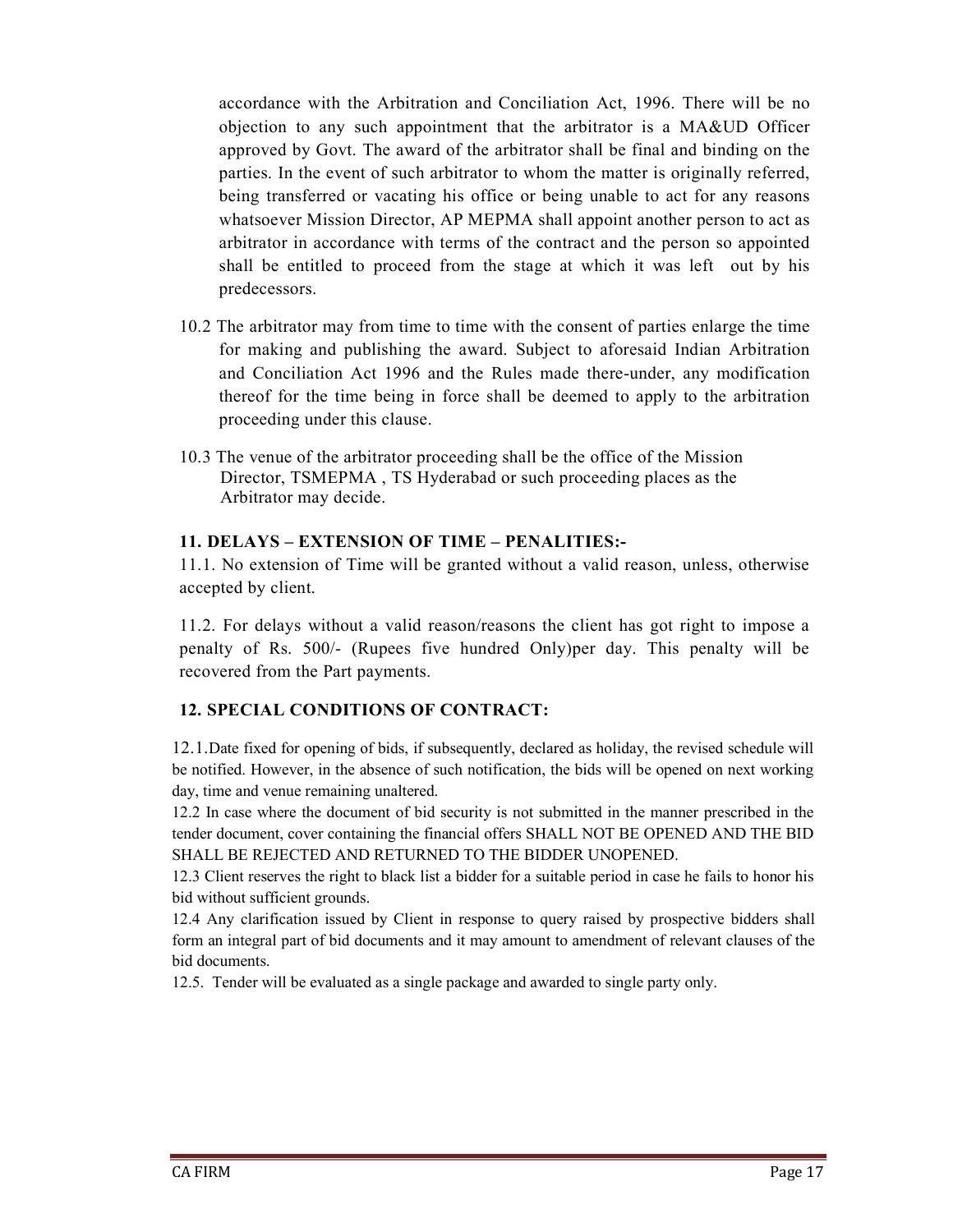#### Section V :

# TERMS OF REFERENCE (TOR)

#### Background:

Government have established a separate organization named as "Mission for Elimination of Poverty in Municipal Areas (TS MEPMA)" for addressing urban poverty issues in a comprehensive manner in all Urban Local Bodies (ULBs) of Telangana State and the same is registered as a society under AP Societies Registration Act with Regd. No.1120/2007. The activities of TS MEPMA are implemented in the name of "Indira Kranthi Patham - Urban" and it is in active phase of implementation with effect from 01.09.2007.

#### VISION:

All urban poor families will have improved quality of life by accessing services from all organizations through their own strong self reliant and self managed institutions.

#### MISSION:

To enable the urban poor particularly the poorest of the poor to eliminate poverty and vulnerability in a sustainable manner and improve their quality of life in urban areas.

#### OBJECTIVE:

To promote, strengthen and nurture self-sustainable institutions of the poor and through them, address all poverty issues like access to credit, financial freedom, health, disability and vulnerability.

#### Schemes under MEPMA:

#### NULM Mission :

To reduce poverty and vulnerability of the urban poor households by enabling them to access gainful self employment and skilled wage employment opportunities, resulting in an appreciable improvement in their livelihoods on a sustainable basis, through building strong grassroots level institutions of the poor. The mission would aim at providing shelters equipped with essential services to the urban homeless in a phased manner. In addition, the Mission would also address livelihood concerns of the urban street vendors by facilitating access to suitable spaces, institutional credit, social security and skills to the urban street vendors for accessing emerging market opportunities.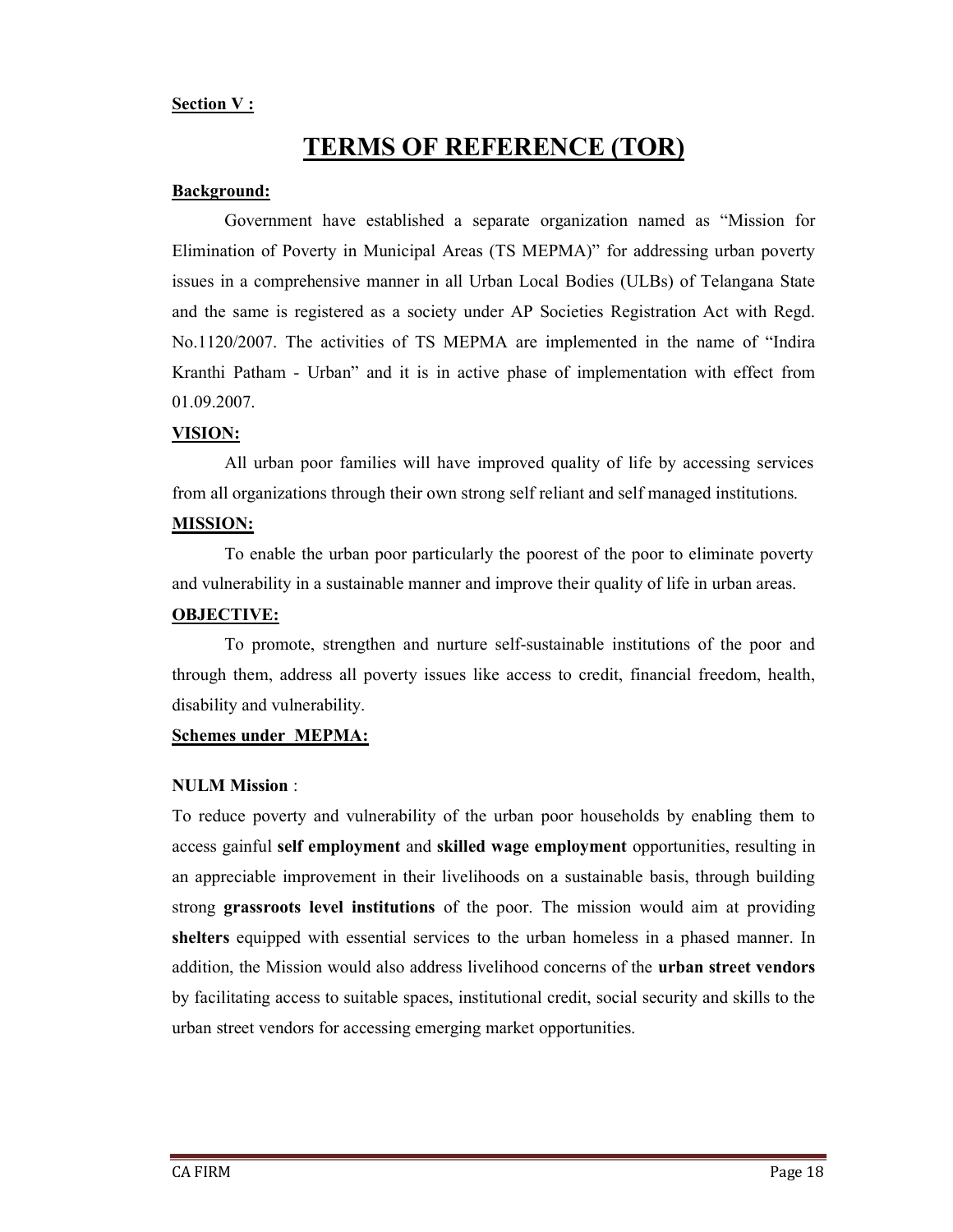| S.No | <b>State</b>    | <b>Total No. of</b><br><b>ULBs</b> | Total No. ULBs to be taken up |
|------|-----------------|------------------------------------|-------------------------------|
|      | Telangana State | 74                                 |                               |

## Social Mobilisation and Institution Building.

The National Urban Livelihoods Mission (NULM) was launched in September 2013 by the Government of India with the aim of reducing poverty and vulnerability of the urban poor households and resting on the foundation that the mobilization of urban poor households into Self-Help Groups (SHGs) and their federations at the area and city levels, is an important investment for an effective and sustainable poverty reduction programme. Under NULM, to catalyze the formation of SHGs and their federations and promote the financial inclusion of SHG members, Resource Organizations (ROs) may be engaged. In addition to ROs can be autonomous registered agencies of the state or central government such as MEPMA. This proposal is for MEPMA to use its experience in social mobilization and institution building and act as an RO for other states under NULM. Government of India has recognized existing TLFs has RO and further strengthening of Women SHGs and Person With Disability SHGs .

A maximum of Rs. 10,000 can be spent per SHG on Capacity Building trainings and Revolving Fund Rs 50,000/- will be provided as one time grant to Slum Level Federations and Town Vikalangula Samkhyas ( TVS ) and Rs 10,000 /- will be provided as one time grant to Self Help Groups ( SHGs ) .

 GOI has given guidelines under NULM to establish City Livelihoods Centers (CLCs) in all ULBs of NULM towns. The concept of CLCs is to bridge the gap between demand and supply of the goods and services to the urban poor.

 In this regard, Each CLC will be provided a non recurring grant of Rs. 10 Lakhs as untied funds and the amount will be released in 3 installments. The milestones for release of installments may be as follows

- $\geq 1$ <sup>st</sup> insta1lment 30% released by SULM to ULB within one week of the proposal, sanction order is approved
- $\geq 2^{nd}$  Installment 40% after the staff of CLC is recruited
- $\triangleright$  3<sup>rd</sup> Installment 30% will be released offer launch of CLCs.

## Employment through Skills Training and Placement

Training to be provided as per market need – training needs assessment by skill gap analysis at state/city level. Training course curriculum and modules to be designed as per market requirement ( & in accordance with National Occupational Standards)

•Empanelment of Skill Training Providers (STPs) – reputed govt. or private institutes may be empanelled by a transparent selection process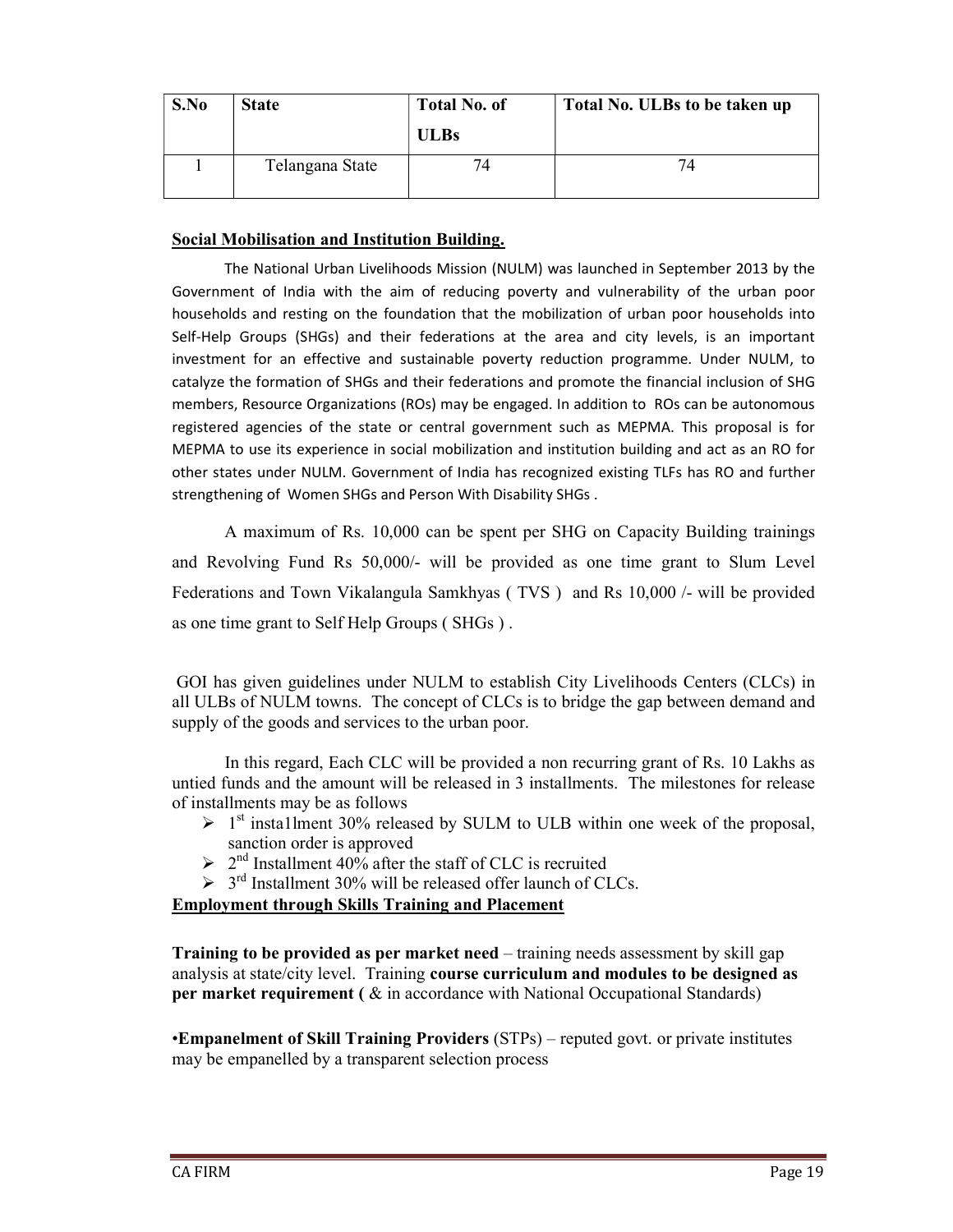• Facilitating the Assessment and Certification and payments to the Assessment Bodies empanelled by Regional Directorate of Apprenticeship Training (RDAT) and Sector Skill Councils of India (SSCs).

•Placement (minimum 50% candidates) and/or linkages for self employment ventures

•Cost per trainee is as per the Ministry of skill development and entrepreneurship, GoI, which depends on the National Skills Qualification Framework (NSQF) and based on duration of training. The hour wise rates would be as follows:

Category –A courses: Rs.42.42 Category –B courses: Rs.36.44 Category –C courses: Rs.30.35

The above categories for each course are fixed by DAY- NULM.

• Payments are released in 3 installments 30:50:20

1 st Installment - After completion of 15 working days

 $2<sup>nd</sup>$  Installment: After placement of 70% of candidates and verification by the Monitoring Committee

3<sup>rd</sup> Installment: 70% Retention of placed candidates for 3 months and verification by the Monitoring Committee.

•Tracking of successful candidates for minimum 12 months period

## Self Employment Programme

- Individual and Group Enterprises to be promoted and linked with banks for financial support
- Provision of Interest subsidy on loans for individual enterprises (Rs 2 lakhs max) and group enterprises (Rs10 lakhs max).
- Interest subsidy, over and above 7% rate of interest will be released on a bank loan for setting up of individual or group enterprises subject to timely repayment.

#### Bank Linkage:

• Bank Linkage includes Opening of Savings Bank Account of Self Help Groups (whether registered or unregistered), which are engaged in promoting habit of savings among their members as a starting point. Thereafter the SHGs may be sanctioned Savings Linked Loans (varying from a saving to loan ratio of 1:1 to 1:4) after due assessment or grading by banks. In case of matured SHGs, loans may be given beyond the limit of four times the savings as per the discretion of the bank.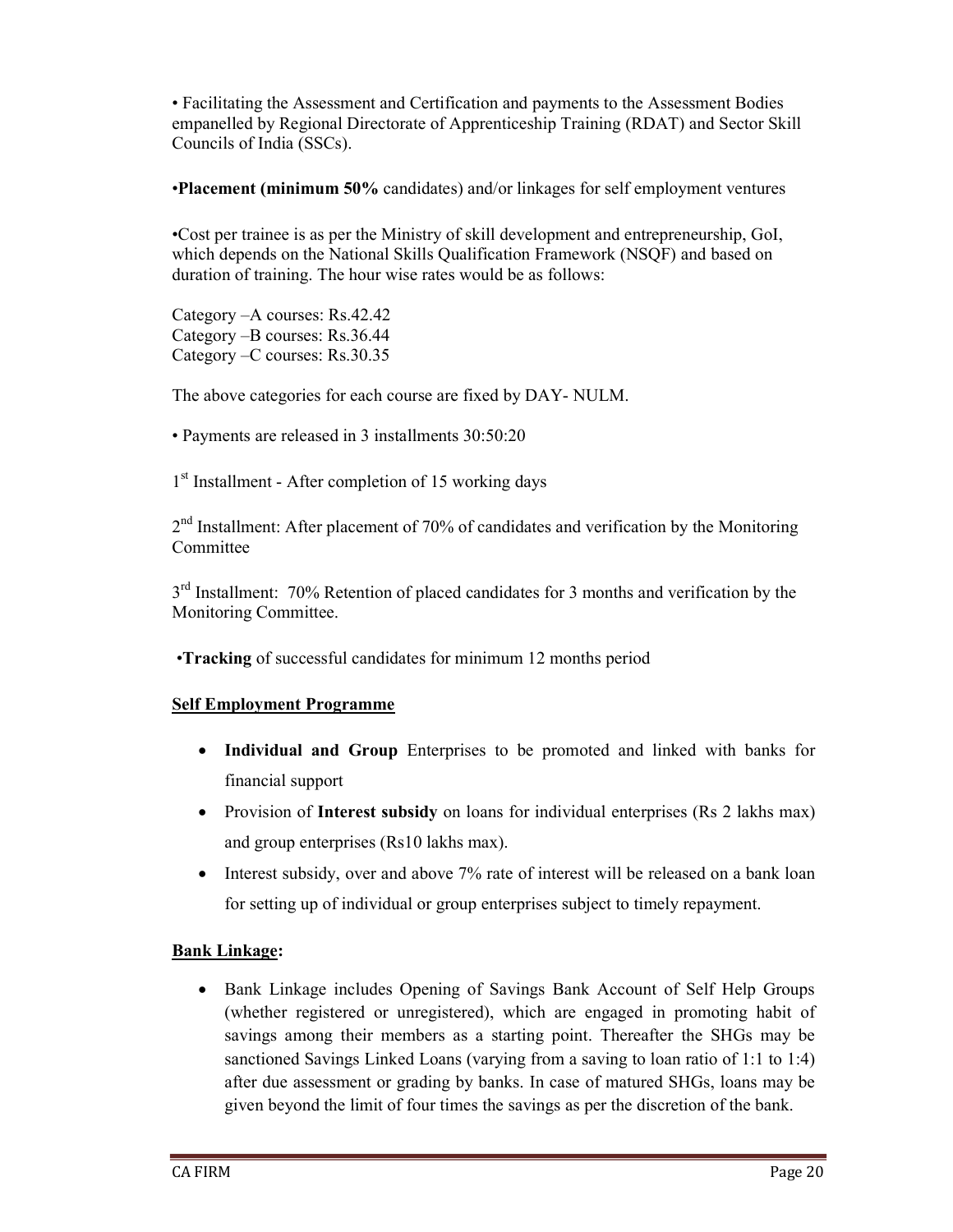• SHGs will be linked with banks for loans (subsidized loans  $\omega$  7% subject to timely repayment with provision of additional 3% interest subvention for Women SHGs)

## Prime Minister MUDRA Yojana (PMMY):

ULBs may accept the loan applications of urban poor beneficiaries on the basis of relevant documents as per the guidelines of Prime Minister MUDRA Yojana (PMMY). On confirmation of their eligibility, interest subsidy may be claimed from ULBs on the pattern of interest subsidy claim for beneficiaries sponsored by ULBs. The subsidy will be transferred directly to the loan account of DAY-NULM beneficiaries. This procedure will also be Direct Benefit Transfer (DBT) compliant.

## Capacity Building and Training.

•Technical support team to be positioned: National level  $(NMMU) - 10$ , State level  $(SMMU) - 6$  for big & 4 for small states and City level  $(CMMU) - 4$  for towns  $> 5$  lakh population, 3 for 3-5 lakh population towns or 2 for towns < 3 lakh population

•Training & other Capacity Building support for Mission Management Units at the National, State and City levels. Provision of Rs. 7,500 per member for training & capacity building

## **Support to Urban Street Vendor**

A city wide street vendor survey with a view to identify vendors, vendor zones and existing practices

•Issue of ID cards to the vendors by the ULB

•Development of a City Street Vending Plan

## •Vendor Market Development

•Provide bank linkages by way of opening Basic Savings Bank Deposit Account (nofrills) of the vendors

•Facilitate bank linkages for working capital requirements

## •Skill development

•Social security convergence

## Scheme of Shelters for Urban Homeliees.

For every 1 lakh urban population permanent  $-24x7$  - all weather community shelters. Each shelter to cater to 50 - 100 persons

• All necessary infrastructural facilities to be put in place – kitchen, water, sanitation, electricity, recreation, etc.

• A minimum space of 5 square meters or 50 sq. feet per person to be provided

•Location of shelters to be close to the places of concentration of homeless persons and their work places

• Linkages with social security and other entitlements to be ensured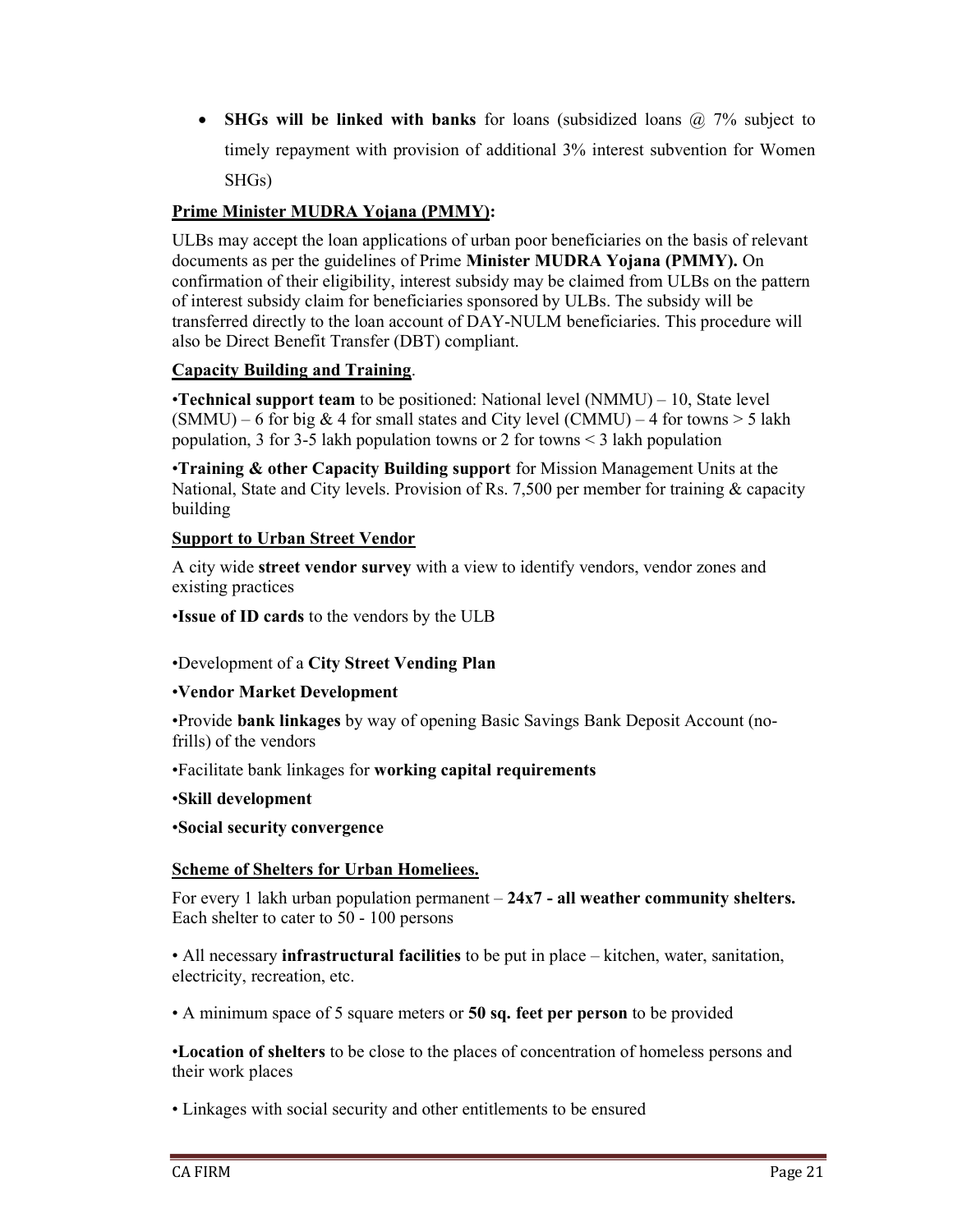•Shelter Management Committee's to be set up to run and manage the shelters

•Shelters to be run on a **PPCP mode** - associating with agencies identified by the State including Building Centres, PSUs, NGOs, CBOs, Pvt. Sector Enterprises etc., for construction and management

•Construction cost to be shared in 75:25 ration (or 90:10). State to bring in land as their contribution

#### •O&M cost to be shared in 75:25 or 90:10 for 5 years

# PROGRAMME IMPLEMENTATION - ADMINISTRATIVE & OTHER EXPENSES (A&OE):

States/UTs shall seek to minimize unproductive expenditures. A total of 2% of the State/UT allocation under NULM can be utilized / distributed to administrative units and implementing agencies for A&OE purpose. However, convergence at the local level of all Central/State Government programmes concerning the urban poor and pooling of A&OE funds from all schemes targeted at the urban poor may be carried out so as to have sufficient A&OE funds to meet the establishment costs of city/town UPA Cells and other required expenses.

## Vaddi Leni Runalu (VLR):

Vaddi Leni Runalu is yet a first of its kind scheme introduced by the Govt. of A.P, which is a more refined version of Pavala Vaddi scheme. Vaddi Leni Runalu, popularly known as VLR is introduced w.e.f 01-01-2012 to all the Urban Self Help Groups availing Bank Linkage up to Rs.5.00 lakhs. Under this scheme, the SHGs who pay the monthly EMIs regularly and which do not have any over dues are eligible for 100% interest subsidy. Govt. has envisaged a procedure wherein when the principal is paid every month regularly by the SHGs within one week from the due date, the actual interest debited by the Bank will directly be credited to their loan account Online under Direct Beneficiary Transfer Method (DBT).

## Rajiv Awas Yojana (RAY)

Rajiv Awas Yojana (RAY) is a flag ship programme of GoI launched by the President of India for 'Slum-free India' with an objective that every citizen living in slums will have access to basic public and social services and decent Housing and for developing strategies to prevent future growth of slums.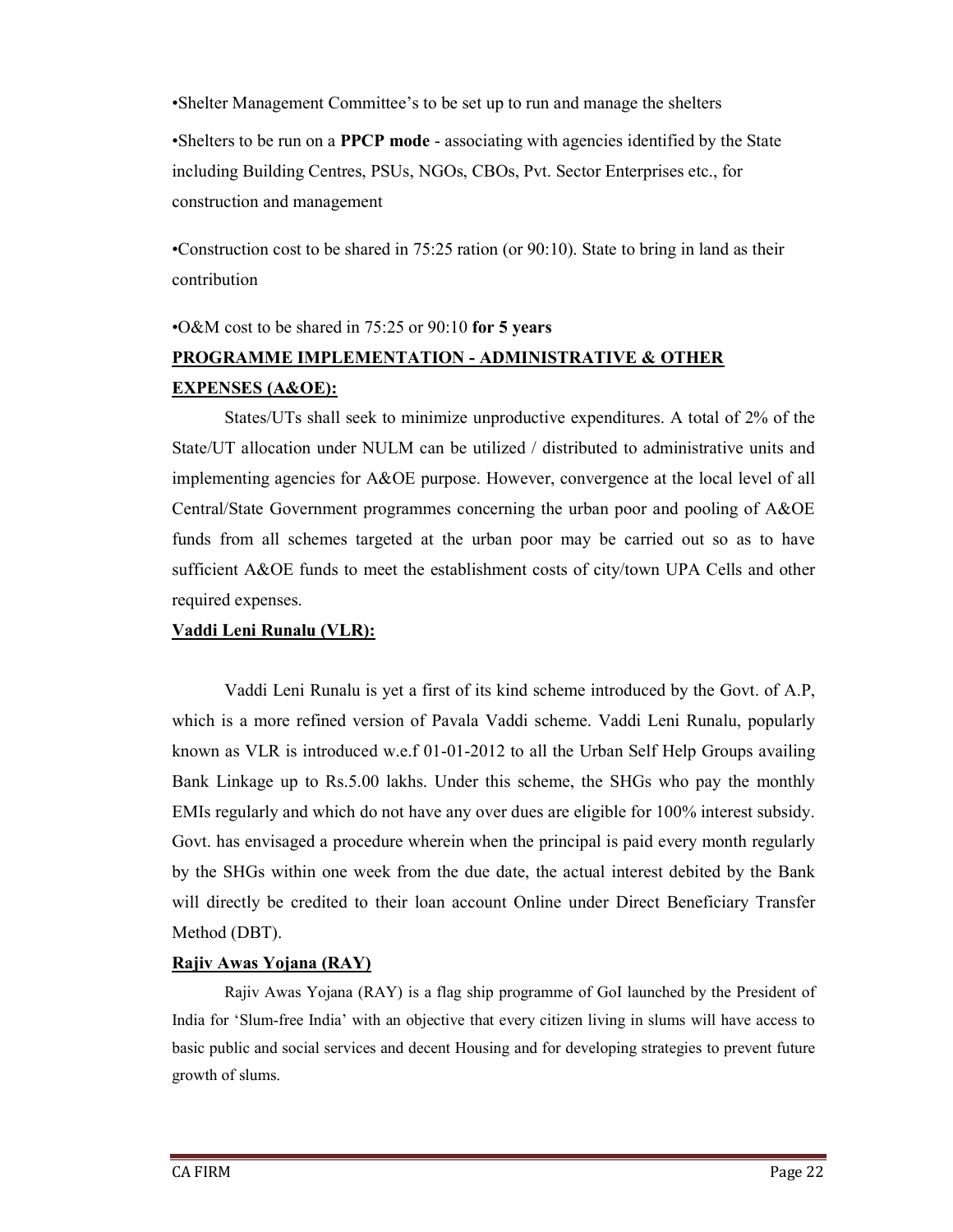#### Social Security:

Vision: The Govt. of Telangana State envisages that even the poorest of the poor deserve to have access to relevant and affordable insurance and social security nets by protecting from risks on death/disability and to secure dignified life to women.

Mission: Is to empower the Self Help Groups and the Community Based Organizations (CBOs) to play an active role in the implementation of Social Security interventions, to reduce people's vulnerabilities through diversified social security measures to protect their income and asset base, by creating an enabling environment for self management by the community itself with appropriate project facilitation.

#### 1. Dr.Y.S.R.AbhayaHastham:

It is a co-contributory pension scheme for SHG women exclusively introduced by the Government of Telangana State- first of its kind in the country with an objective to provide income and social security to all women SHG members to enable them to lead secure life with dignity in old age. All women who are members of SHGs, in urban areas, promoted by TS MEPMA, above 18 years of age are eligible.

#### SOCIO-ECONOMIC AND CASTE CENSUS – 2011 URBAN (SECC):

The Government of India launching many welfare schemes for the benefit of the poor people in the country. An Expert group Committee constituted by the GOI has suggested the methodology to conduct the Socio-Economic and Caste Census (SECC) in urban areas across the country. The SECC, 2011 is being conducted through a comprehensive door to door enumeration. The Ministry of Rural Development is the Nodal agency at National level for implementing the SECC in co-ordination with Ministry of Housing and Urban Poverty Alleviation, the Registrar General and Census Commissioner, India and the State Governments. This is the first time such a comprehensive exercise using technology is being carried out in both rural and urban areas in the country with technical and financial support from the Government of India.

#### (STEP-UP)/ Rajiv Yuva Kiranalu (RYK):

The Livelihoods wing of AP MEPMA facilitates placement linked skill trainings to the urban youth in the sectors where there is potential for placement in the concerned urban areas.

The training programmes will be conducted through the professional training agencies which have good infrastructure facilities and placement network with the industry.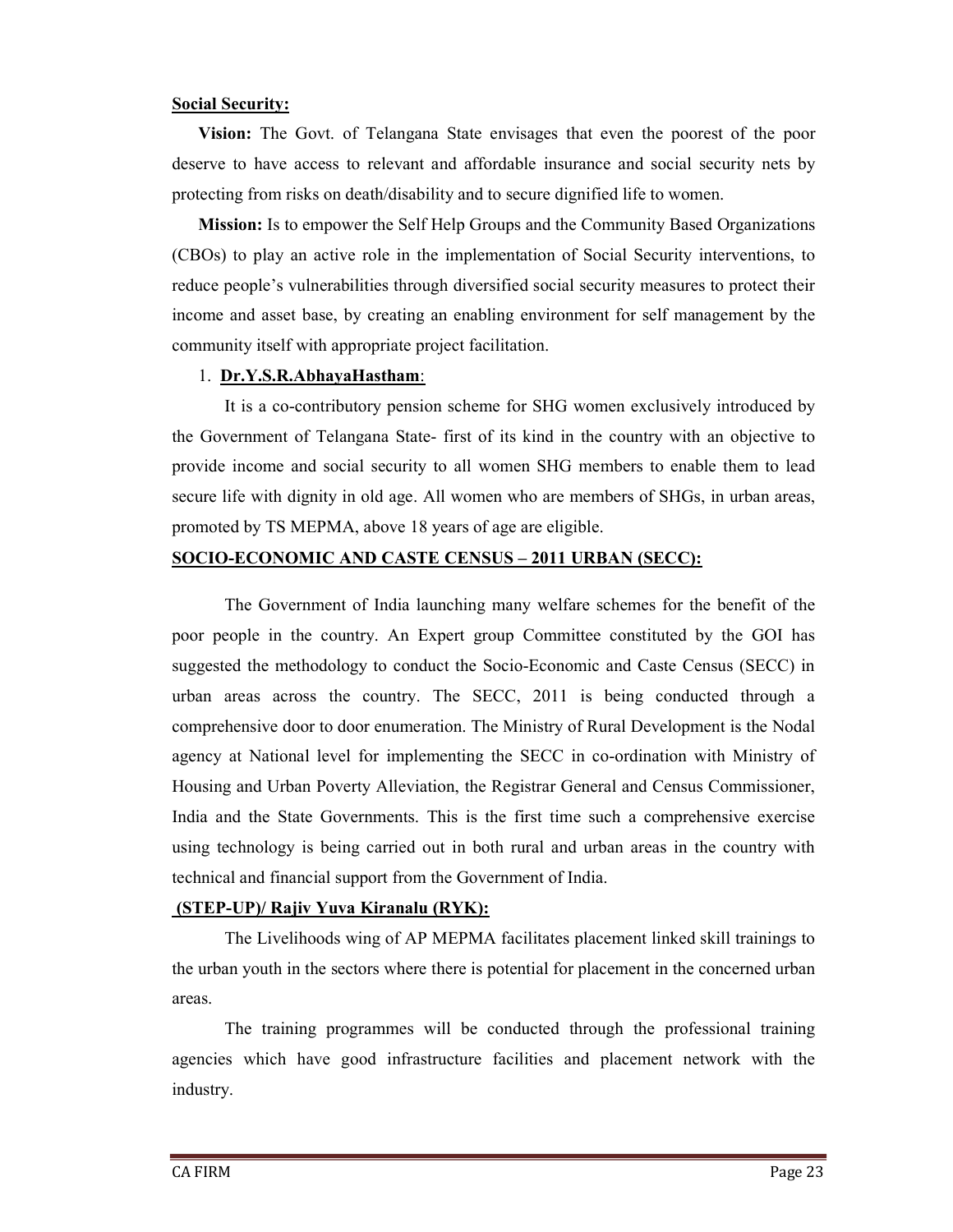The Government of Telangana State established Rajiv Education and Employment Mission of Telangana State implementing "Rajiv Yuva Kiranalu" planned to provide 15 lakhs jobs by 2015. AP MEPMA is one of the Sub-Missions of REEMAP.

## Government Budget (SALARIES):

To supervise and effective functioning of all the above mentioned schemes and initiatives of TS MEPMA staff have been deputed on deputation basis from Government Service & Out Sourcing Service. Government has provided Budget to meet the Salaries, remuneration of the outsourcing employees and other office expenses.

## Community Health & Nutrition:

 $\Box$  TS MEPMA's objective under this component is to empower the CBOs to build up their capacities on access of services on health and educate at individual and community level to maintain their quality of life in a sustained manner.

## Organizing and regulation of Street Vendors:

- Based on GoI Street Vendors Policy 2009, AP MEPMA prepared draft AP Street Vendors' (Protection of Livelihood and Regulation of Vending) Act, 2011, and it is under consideration of the Govt.
- $\Box$  So far profiled 1.33 lakhs street vendors in all ULBs and it is going on.

## MIS:

#### MEPMA - Telangana Note on Direct Beneficiary Transfer (DBT)

MEPMA is implementing the Direct Beneficiary Transfer (DBT) in implementation since 3 years. The DBT is being implemented through MEPMA service provider i.e., TCS and the nodal bank. The following funds are being transferred through Direct Beneficiary Transfer (DBT) to the beneficiaries from MEPMA Head Office account to Beneficiary account.

- 1. SHG Revolving Fund @ Rs. 10,000/- per SHG to SHG SB account.
- 2. SLF Revolving Fund @ Rs. 50,000/- or Prorata amount upto Rs. 50,000/- if already availed CEF under SJSRY to SLF SB account.
- 3. SHG Bank Linkage Interest Subvention
	- a. Interest Subvention under DAY-NULM, GoI.
	- b. Vaddi Leni Runalu (VLR) from State Govt.

The work flow is as follows: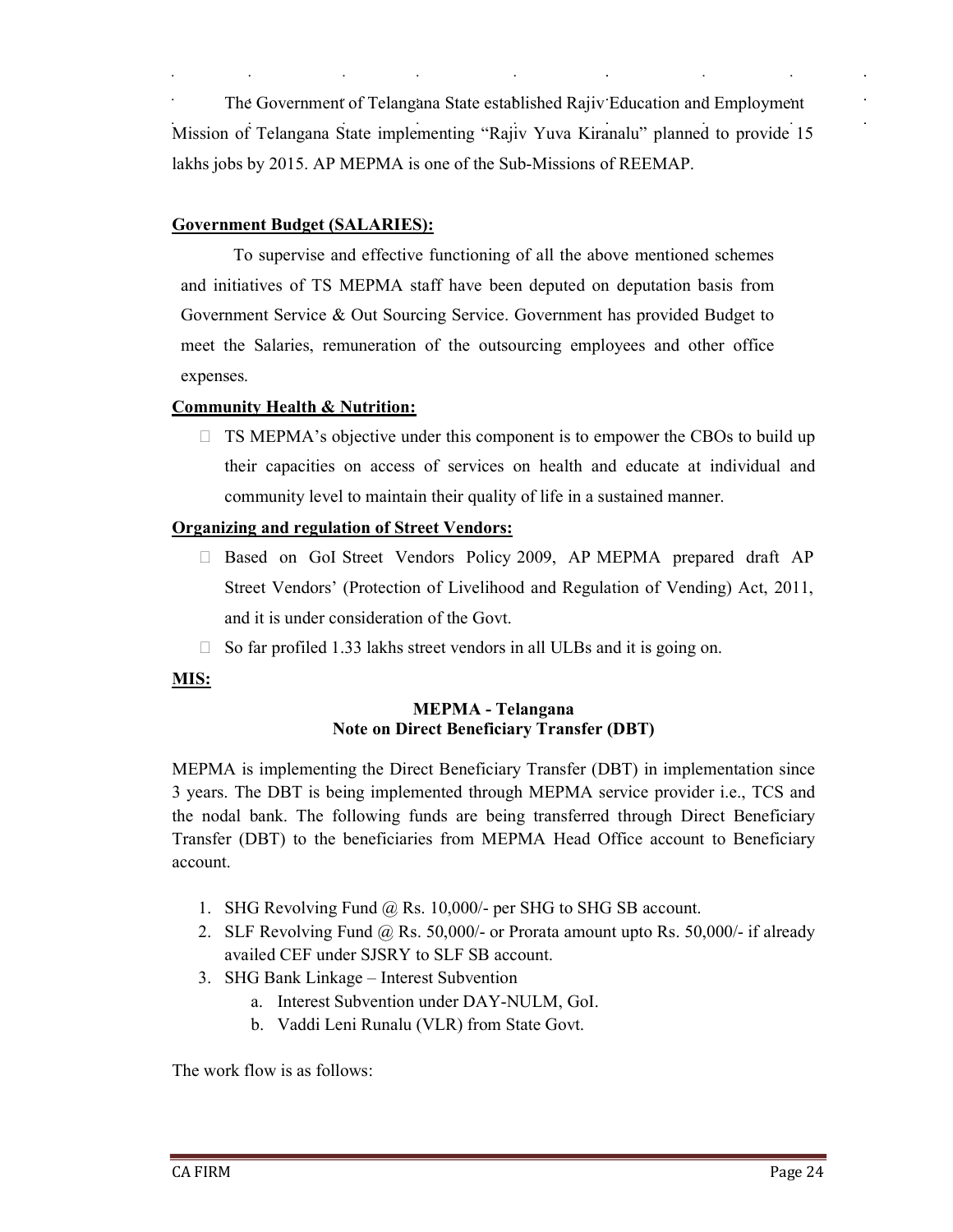- The eligible SHGs / SLFs will be recommended by the Town Mission Coordinators and the Project Director at District Level in their respective logins and forwarded to Head Office.
- After signing the proceedings and cheque from the Mission Director, the file will be generated in the prescribed proforma as required by NPCI by the service provider, now TCS.
- The file will be encrypted and placed in the nodal bank SFTP server for processing the DBT. The funds will be transferred to the Beneficiary account through the nodal bank through National Payment Corporation India (NPCI).
- The nodal bank will share the response file to the MEPMA Service Provider i.e., TCS and the response i.e., success or Rejected will be updated against the SHG/SLF.
- The rejected accounts will be placed in Project Director login for rectification.

## Purpose of Audit and Scope of Work:

The main purpose of the audit is to confirm that:

- a. That the financial management systems are being followed effectively.
- b. Necessary systems are in place to ensure transparency and accountability of the aid money. All the components of the aid have been used for the intended purposes and have been properly accounted for.
- c. It is anticipated that towards this end the auditors will undertake the following:
- $\Box$  Check receipts and payment vouchers and ensure that all activities are duly authorized by executive committee /MD /PD
- $\Box$  Check entries in cash book and ensure monthly balances are arrived at;
- $\Box$  Check purchase and issues of stocks and ensure asset/inventory register;
- $\Box$  Check all advances issued and ensure that the advances are adjusted /settled on a regular basis. Preferably advances should be maintained at minimum levels and an advance register maintained;
- $\Box$  Check whether there is timely and frequent bank reconciliation?
- $\Box$  Any other checks considered necessary (e.g. the processes of awarding contracts, fair transparent competition etc.)
- $\Box$  The auditors should include in their reports comments on the present practice of maintenance of accounts and recommendations on how to improve the financial management function;
- $\Box$  To help the project in setting up a sound system to manage and monitor accounts;
- $\Box$  The auditors should visit all DPMUs to confirm that the financial systems are being followed. This should include looking at robustness and transparency of systems and mechanisms for transferring funds to DPMUs/ULBs and SHGs and monitoring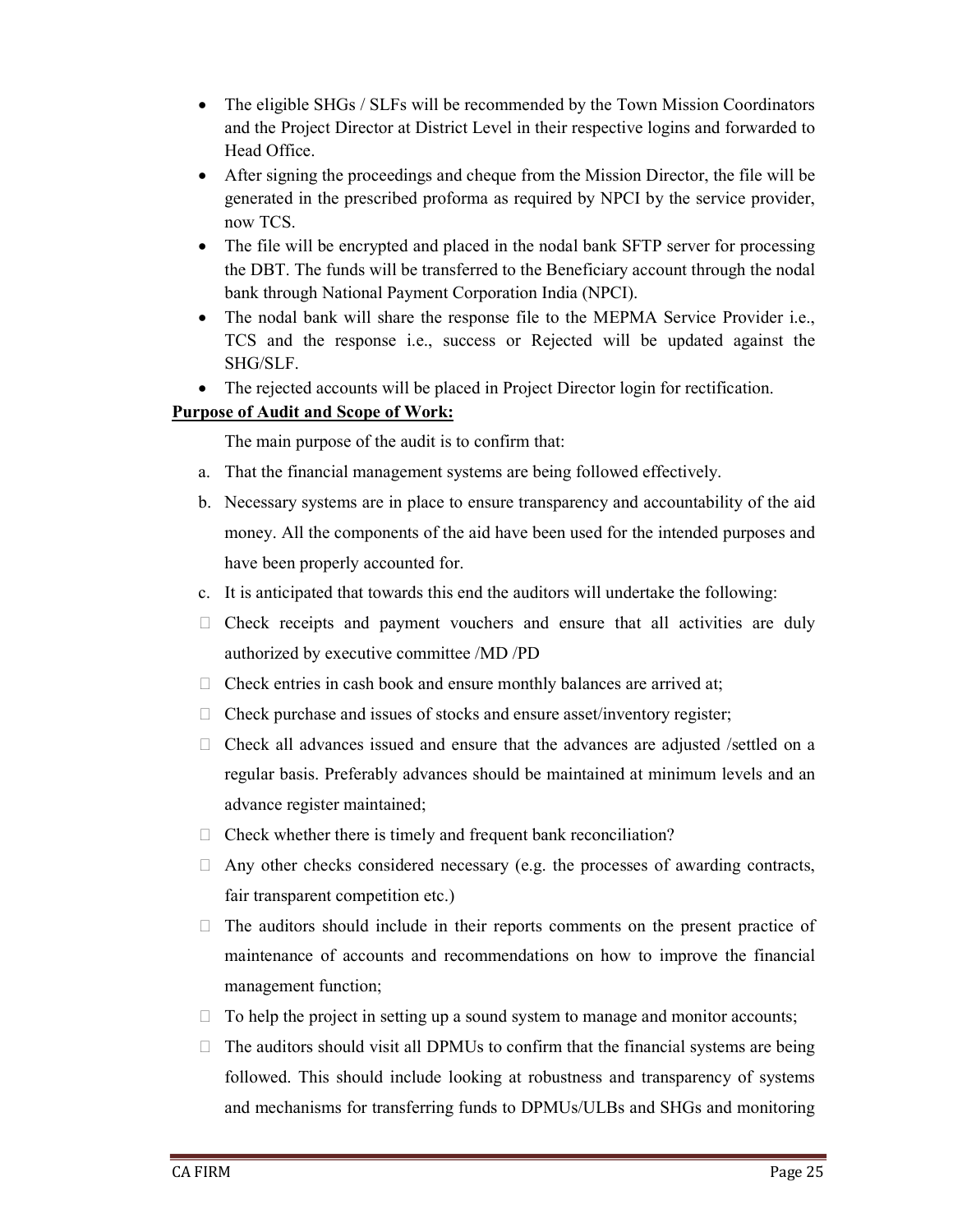the fund utilization.

- $\Box$  What information is available on fund utilization and allocations;
- $\Box$  Submit report within the target date;
- $\Box$  Check whether the MD/PD has certified claims;
- $\Box$  local contracts are let, check whether competitive tendering procedures are followed for all work to be paid for from MEPMA funds or is there a justification to let the contract according to procurement manual;
- $\Box$  Verify the transactions done by the TCS (Who is the technical Agency for DBT) transferred to eligible sanctioned groups/individual.
- $\Box$  The auditors should help project to prepare a Receipts and Payments and Balance Sheet as on 1.04.2016 to 31.3.2017, if not already prepared by the Project towards the end of the stipulated periods as mentioned above.

## Procurement systems and practices:

- $\Box$  What mechanisms are used for procurement? Do competitive tendering rules apply? Is decision making auditable? Are systems transparent?
- $\Box$  Are the procurement guidelines in line with the programme memorandum
- $\Box$  Are contracts awarded on the basis of competition? Are controls in place to prevent conflict of interest?
- $\Box$  What measures have been taken to ensure that the procurement guidelines are transparent and what systems are in place to ensure that the funds are used for the purpose intended for.

## Conduct of work:

The audit will involve work with all sections/departments associated with the Mission.

## Receipts & Payments (Tentative) of MEPMA:

| Year                                  | <b>Receipts (In Rupees)</b> | <b>Payments (In Rupees)</b> |
|---------------------------------------|-----------------------------|-----------------------------|
| $01-04-2016$ to<br>$31 - 03 - 2017$ . | 88,54,20,904.50/-           | $68,29,47,042/-$            |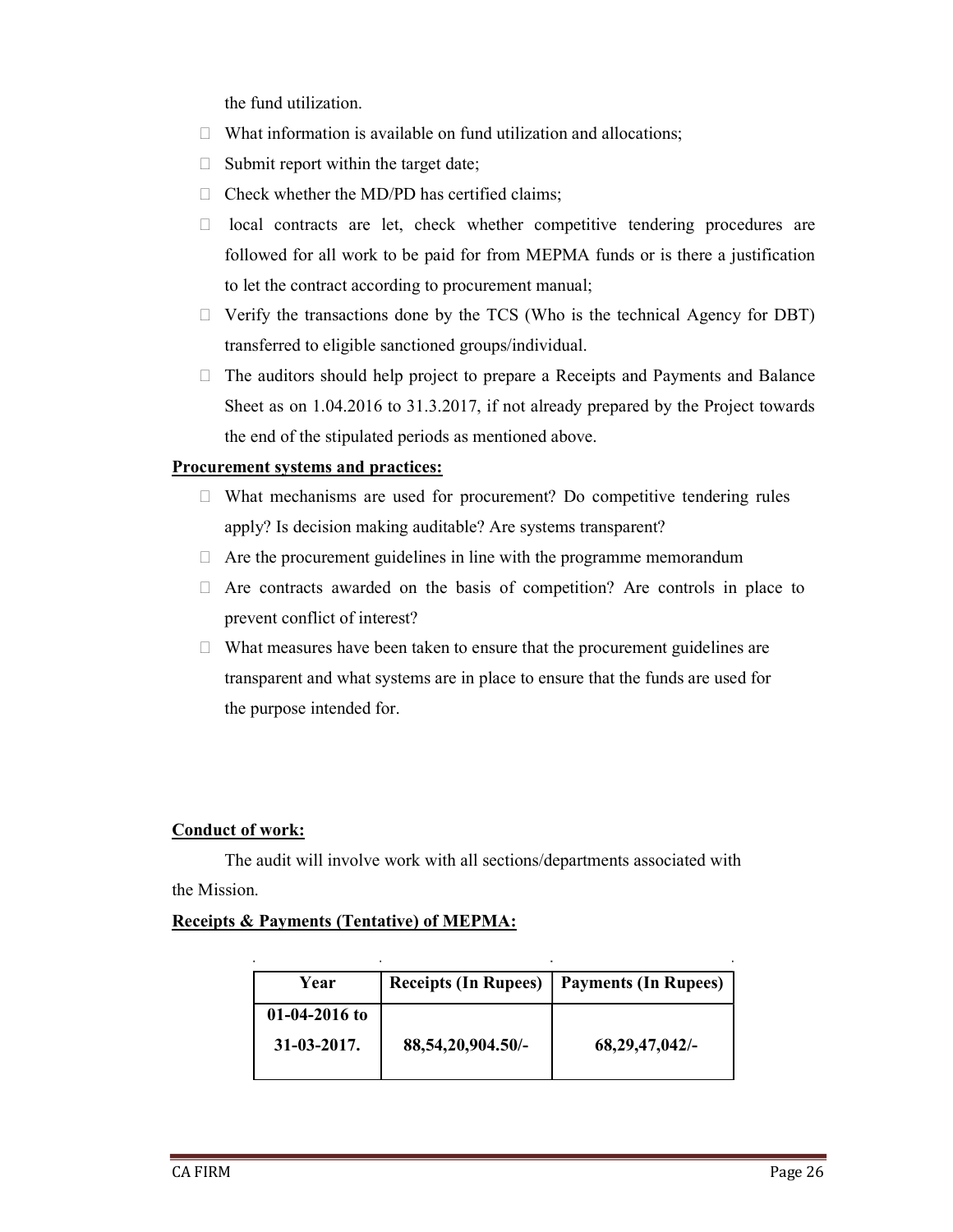## Section VI :

# Time schedule of Work.

Work shall be carried –out and completed as per the fallowing schedule .

| S.N | Description of work.                                                                                                                                                                                                                            | Time period. |
|-----|-------------------------------------------------------------------------------------------------------------------------------------------------------------------------------------------------------------------------------------------------|--------------|
| 1.  | <b>Conducting of Annual External Audit of MEPMA</b><br>and its DPMU offices in Telangana State By a<br><b>Qualified Chartered Accountant Firm (CA Firm) for</b><br>the period from 01.04.2016 to 31.03.2017 in the<br>Financial Year 2016-2017. |              |
|     | Total time period:                                                                                                                                                                                                                              | 90 davs.     |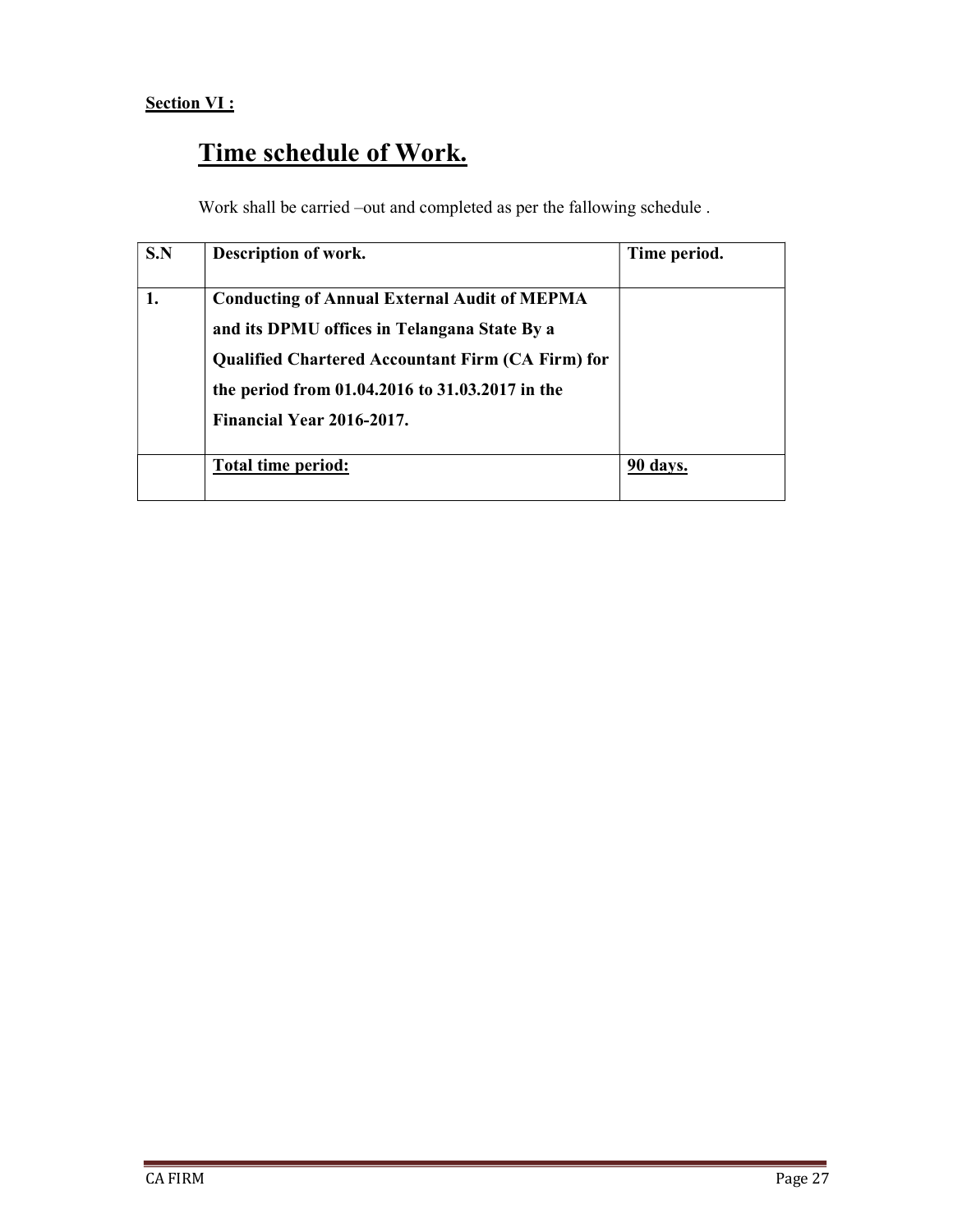# Section V II : REPORTING REQUIREMENTS, EXPECTED OUTPUTS AND TIMINGS:

#### Reporting Requirements, expected outputs and timings:

The auditors will report to Mission Director, MEPMA Telangana. The audit for the period from 01-04-2016 to 31-03-2017 for the Residuary State of Telangana, will be carried out over a period of Three (3) months from issue of work order, which should also include visits to the DPM Units.

The outputs/deliverables are

- 1. Annual audited statement of accounts of MEPMA for the period from 01-04-2016 to 31-03-2017 for the Residuary State of Telangana consisting of Head Office, 30 DPMUs & GHMC for the year 2016-17.
- 2. Compliance report of systems of Head Office, 30 DPMUs & GHMC wise with findings, defects issue and item wise duly incorporating the amount, responsible officer for the failure at the tenure and recommendations in soft and hard copy. These two outputs will be submitted to MEPMA Telangana within 90 days from issue of work order.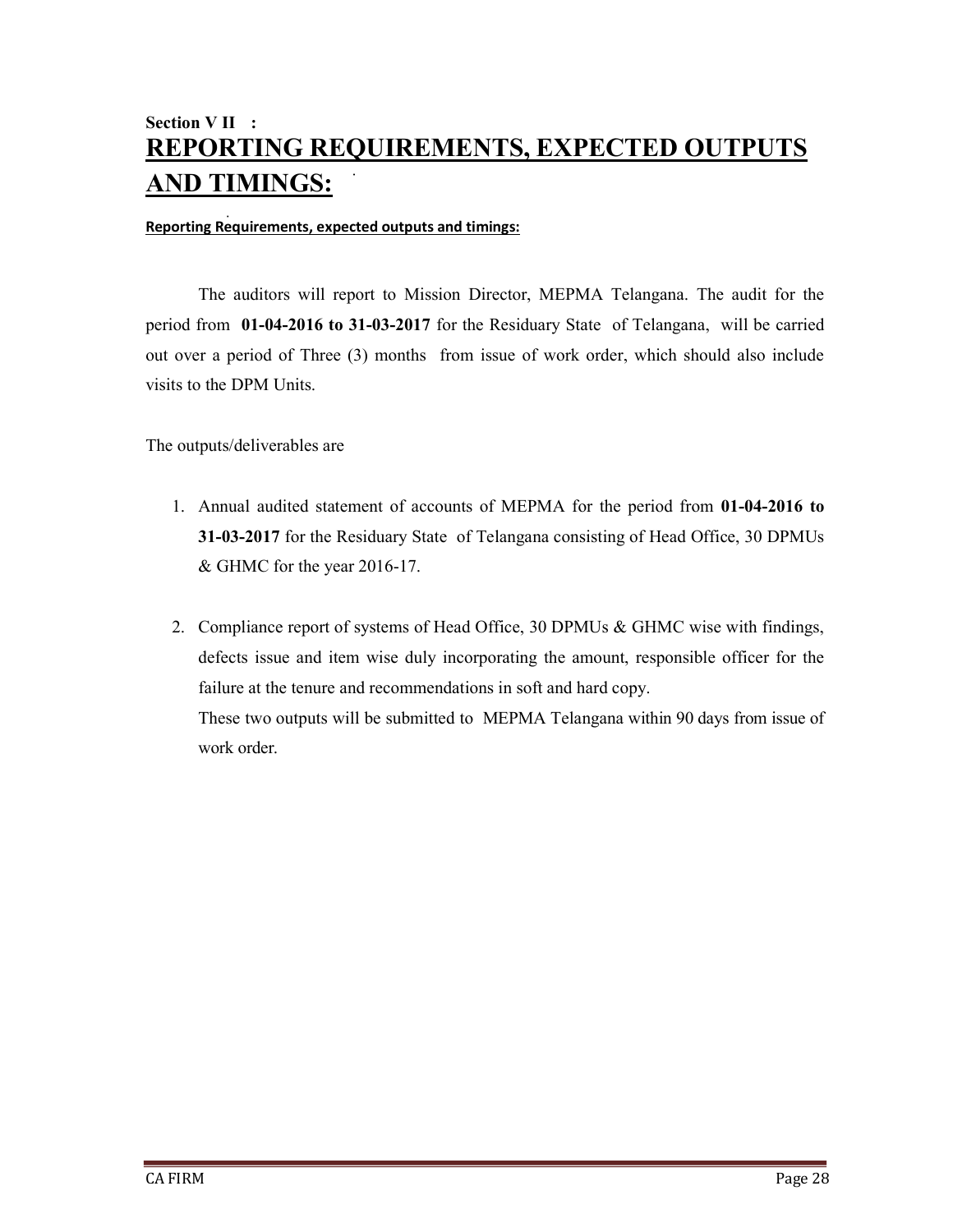#### Section VIII :

#### TENDER SUBMISSION LETTER.

Date: ………

To Mission Director, MEPMA,Telangana Hyderabad.

Sir,

- 1. We do hereby tender and if this tender be accepted, under take to execute the following work Conducting of Annual External Audit of MEPMA and its DPMU offices in Telangana State By a Qualified Chartered Accountant Firm (CA Firm) for the period from 1.04.2016 to 31.03.2017 in the Financial Year 2016-2017 and method of payment as provided for in the "conditions of the contract".
- 2. WE have also quoted the BID Amount in Section -X, annexed (in words and figures) for which We agree to execute the work when the lump sum payment under the terms of the contract.
- 3. WE have also quoted the BID Amount Section -X, annexed both in words & figures. In case of any discrepancy between the Bid amount in words and figures, the rates quoted in words only shall prevail.
- 4. WE agreed to keep the offer in this tender valid a period of Three month(s) mentioned in the tender notice and not to modify the whole or any part of it for any reason within above period. If the tender is withdrawn by us for any reasons whatsoever, the earnest money paid by us will be forfeited to Government
- 5. WE hereby distinctly and expressly, declare and acknowledge that, before the submission of our tender We have carefully followed the instructions in the tender notice and have read the conditions and distinctly agree that We will not hereafter make any claim or demand upon the Government based upon or arising out of any alleged misunderstanding or misconception or mistake on our part of the said requirement, covenants, contracts, stipulations, restrictions and conditions.
- 6. WE enclosed to our application for tender schedule a crossed demand draft (No…………………………………………………………………………..dated:……… …………..) for Rs: ……………………………………………..as earnest money not to bear interest.
- 7. WE shall not assign the work to any other CA Firm or sublet any portion of the same.
- 8. IF OUR tender is not accepted, the sum shall be returned to us on application when intimation is sent to us of rejection or at the expiration of three months from last date of receipt of this tender, whichever is earlier. If upon written intimation to us by the CLIENT, We fail to attend the said office on the date herein fixed or if upon intimation being given to us by the CLIENT or acceptance of our tender, and if We fail to make the additional security deposit or to enter into the required Agreement as defined in condition-24 of section III of the tender notice, then We agree the forfeiture of the earnest money. Any notice required to be served on us here under shall be sufficiently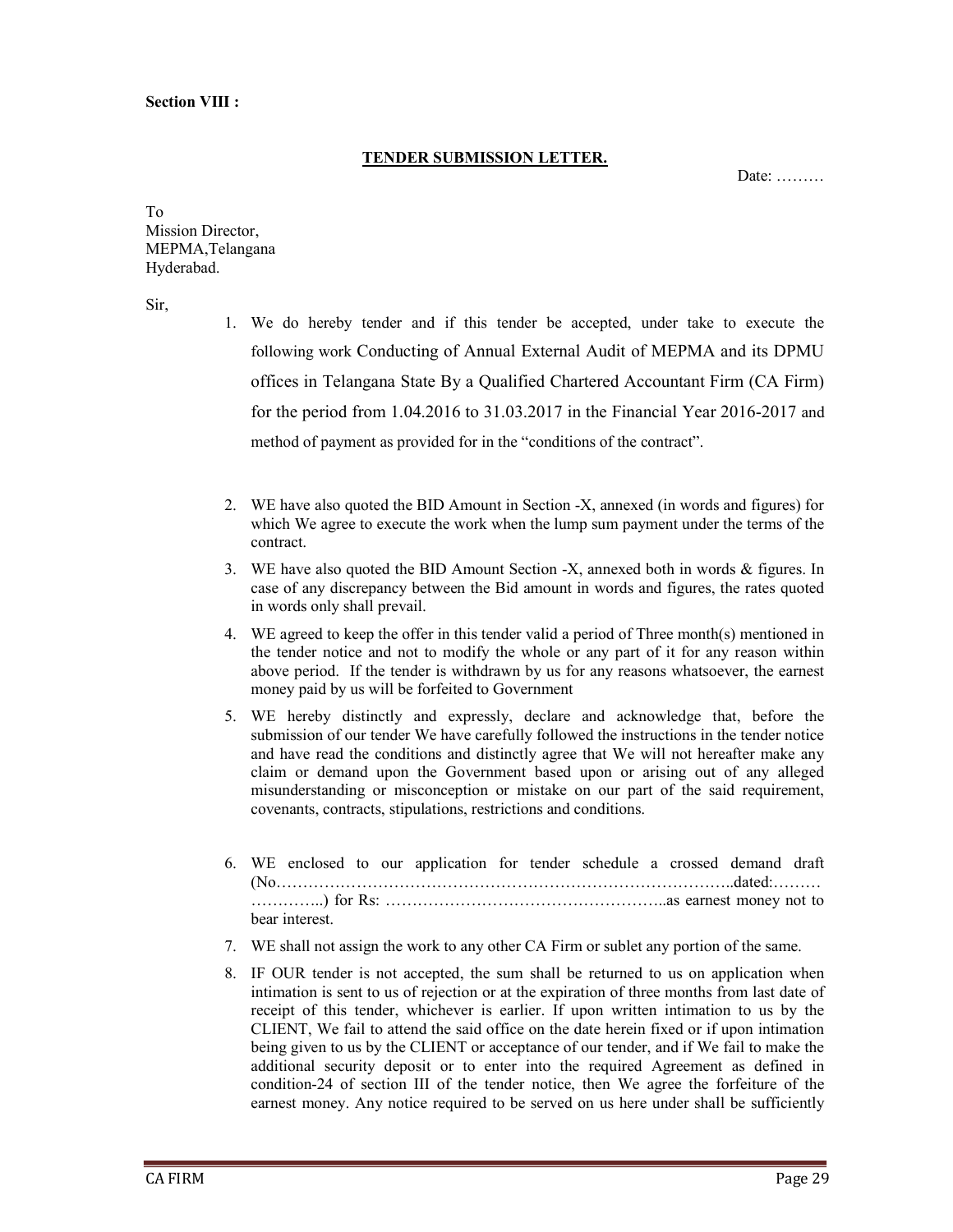served on us if delivered to us hereunder shall be sufficiently served on us if delivered to us personally or forwarded to us by post to (registered or ordinary) or left at our address given herein. Such notice shall if sent by post be deemed to have been served on us at the time when in due course of post it would be delivered at the address to which it is sent.

- 9. WE fully understand that the written Agreement to be entered into between us and MEPMA shall be the foundation of the rights of the both the parties and the contract shall not be deemed to be complete until the Agreement has first been signed by us and then by the proper officer authorized to enter into contract on behalf of MEPMA.
- 10. WE ARE professionally qualified and our qualifications are given below:

11. WE will employ the following technical staff for Auditing and will see that one of them is always at MEPMA during working hours, personally checking all items of works.

Name of members of technical staff proposed to be employed Qualification.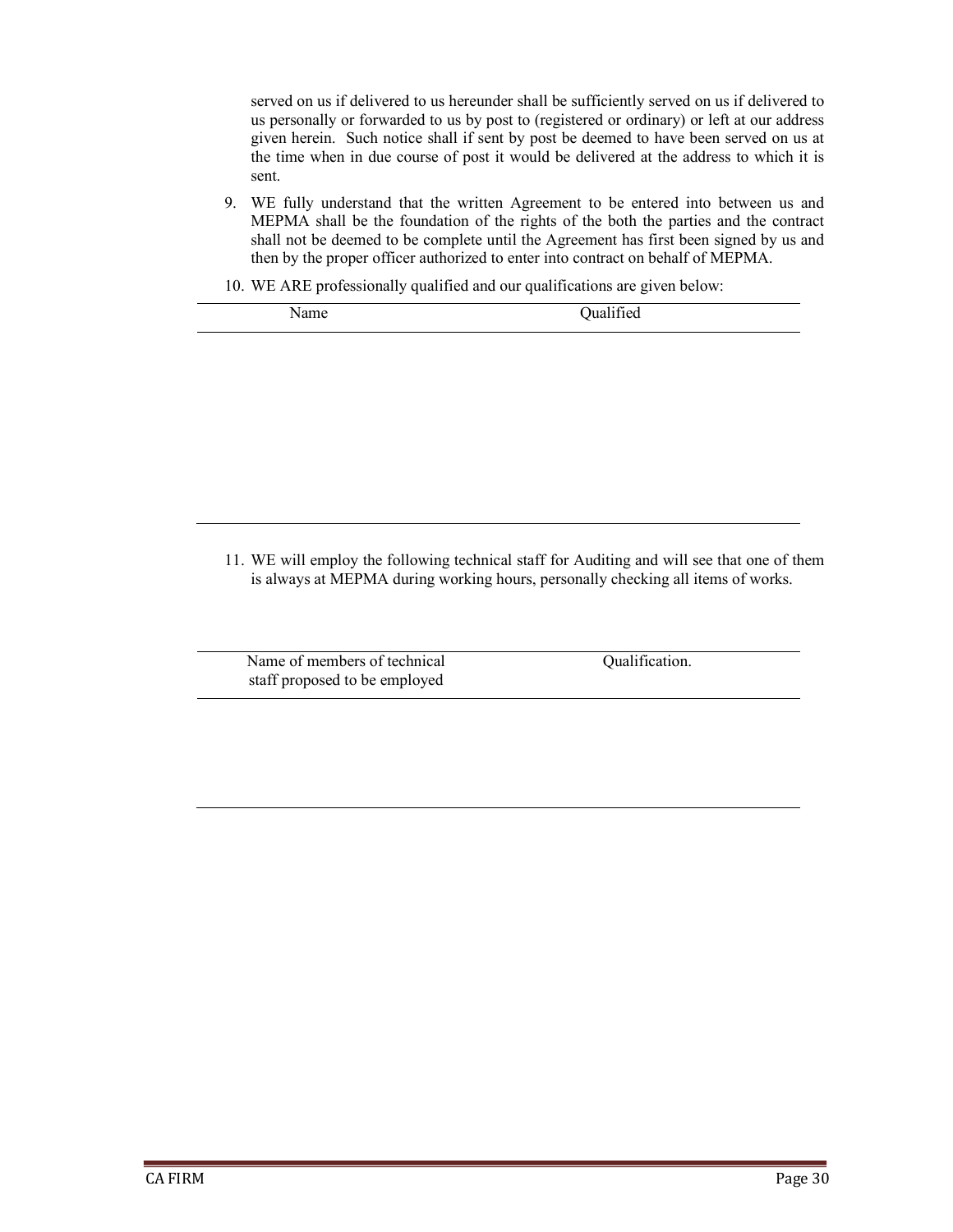#### TENDERERS / CA Firm'S CERTIFICATE.

- (1) WE hereby declare that We have perused in detail and examined closely items for which We tender, before We submit such tender and agree to be bound and comply with all conditions for this contract.
- (2) WE hereby declare that we are accepting to reject my tender in terms of condition 22 of Section -III of Instructions to Bidders & EMD.
- (3) WE declare that WE will complete the work as per the mile stone programme, and if we fail to complete the work as per the mile stone programme We abide by the condition to recover liquidated damages as per the tender conditions.
- (4) WE declare that WE will abide for settlement of disputes as per the tender conditions.

#### DECLARATION OF THE BIDDER.

- 1. WE have not been black listed in any department in Telangana State due to any reasons.
- 2. We declare that all the Certificates/Documents submitted by US are Genuine. We have signed on all the Documents produced, duly holding responsibility for the genuineness of the certificates.
- 3. WE agree to disqualify us for any wrong declaration in respect of the above and to summarily reject our tender.

Address of the Tenderer :

Phone No.: Fax No.:

CA Firm.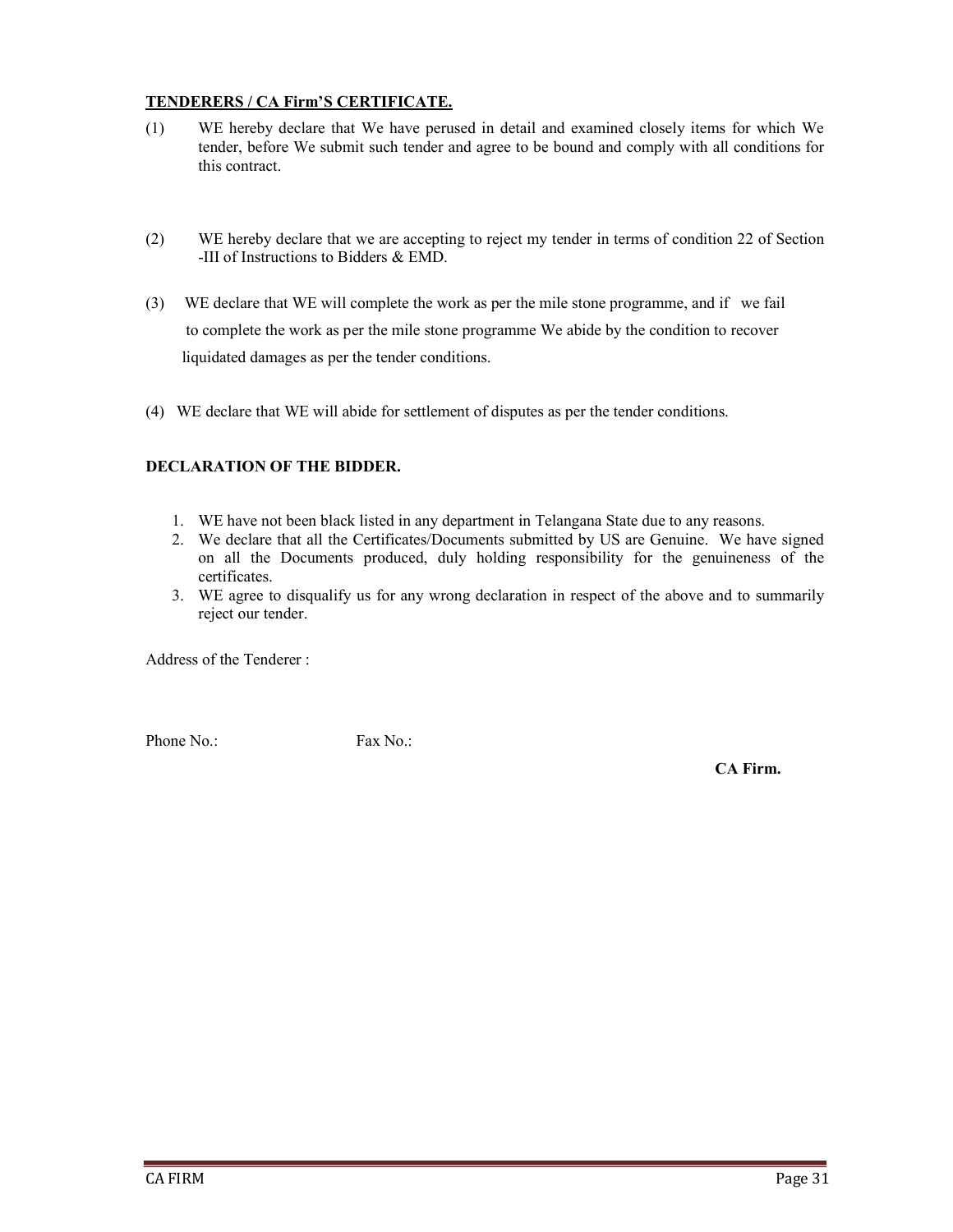## Section IX:

#### **ANNEXURES**

| SL.<br>NO.      | <b>NAME OF THE DISTRICT</b>           | DPMU OFFICE LOCATED AT                |
|-----------------|---------------------------------------|---------------------------------------|
| $\mathbf{1}$    | $\overline{2}$                        | $\overline{\mathbf{3}}$               |
| $\mathbf{1}$    | Vikarabad                             | Vikarabad                             |
| $\overline{2}$  | Ranga Reddy                           | Ranga Reddy                           |
| 3               | Medchal                               | Medchal                               |
| $\overline{4}$  | Medak                                 | Medak                                 |
| 5               | Siddipet                              | Siddipet                              |
| 6               | Sangareddy                            | Sangareddy                            |
| 7               | Warangal (Urban)                      | Warangal (Urban)                      |
| 8               | Warangal (Rural)                      | Warangal (Rural)                      |
| 9               | Mahabubabad                           | Mahabubabad                           |
| 10              | Bhupalapally<br>(Acharya Jayashankar) | Bhupalapally<br>(Acharya Jayashankar) |
| 11              | Janagoan                              | Janagoan                              |
| 12              | Nizamabad                             | Nizamabad                             |
| 13              | Kamareddy                             | Kamareddy                             |
| 14              | Nalgonda                              | Nalgonda                              |
| 15              | Suryapet                              | Suryapet                              |
| 16              | Yadadri                               | Yadadri                               |
| 17              | Mahabubnagar                          | Mahabubnagar                          |
| $\overline{18}$ | Nagarkurnool                          | Nagarkurnool                          |
| 19              | Wanaparthy                            | Wanaparthy                            |
| 20              | Gadwal                                | Gadwal                                |
| 21              | Khammam                               | Khammam                               |

## ANNEXURE I : List of DPMUs.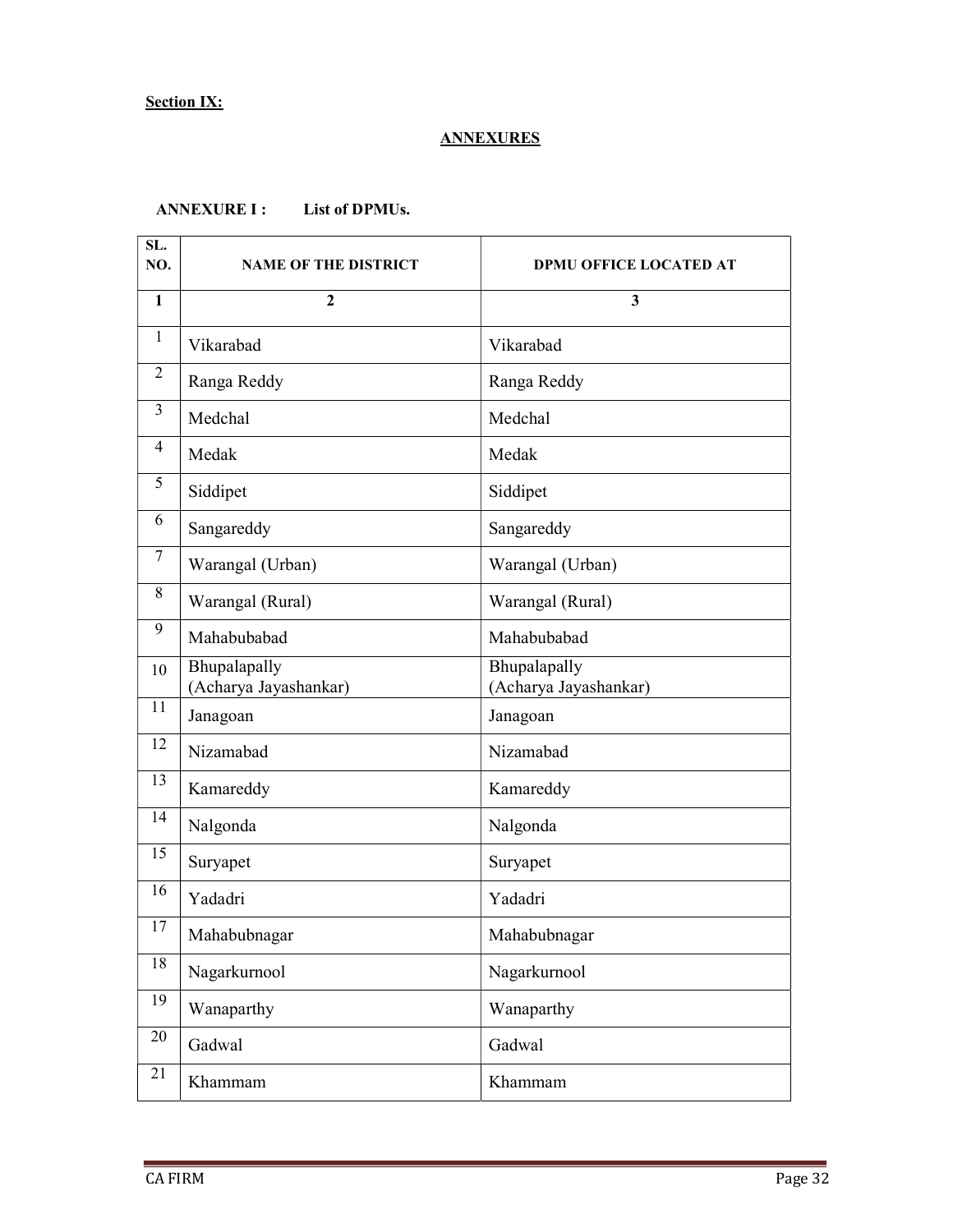| 22 | Bhadradri (Kothagudem)   | Bhadradri (Kothagudem)   |
|----|--------------------------|--------------------------|
| 23 | Adilabad                 | Adilabad                 |
| 24 | Manchiryal               | Manchiryal               |
| 25 | Komaram Bheem (Asifabad) | Komaram Bheem (Asifabad) |
| 26 | Nirmal                   | Nirmal                   |
| 27 | Karimnagar               | Karimnagar               |
| 28 | Peddapalli               | Peddapalli               |
| 29 | Jagitiyal                | Jagitiyal                |
| 30 | Rajanna (Sircilla)       | Rajanna (Sircilla)       |
|    |                          |                          |
| 31 | <b>GHMC</b>              | GHMC, Hyderabad          |
|    | Head Office              | Hyderabad                |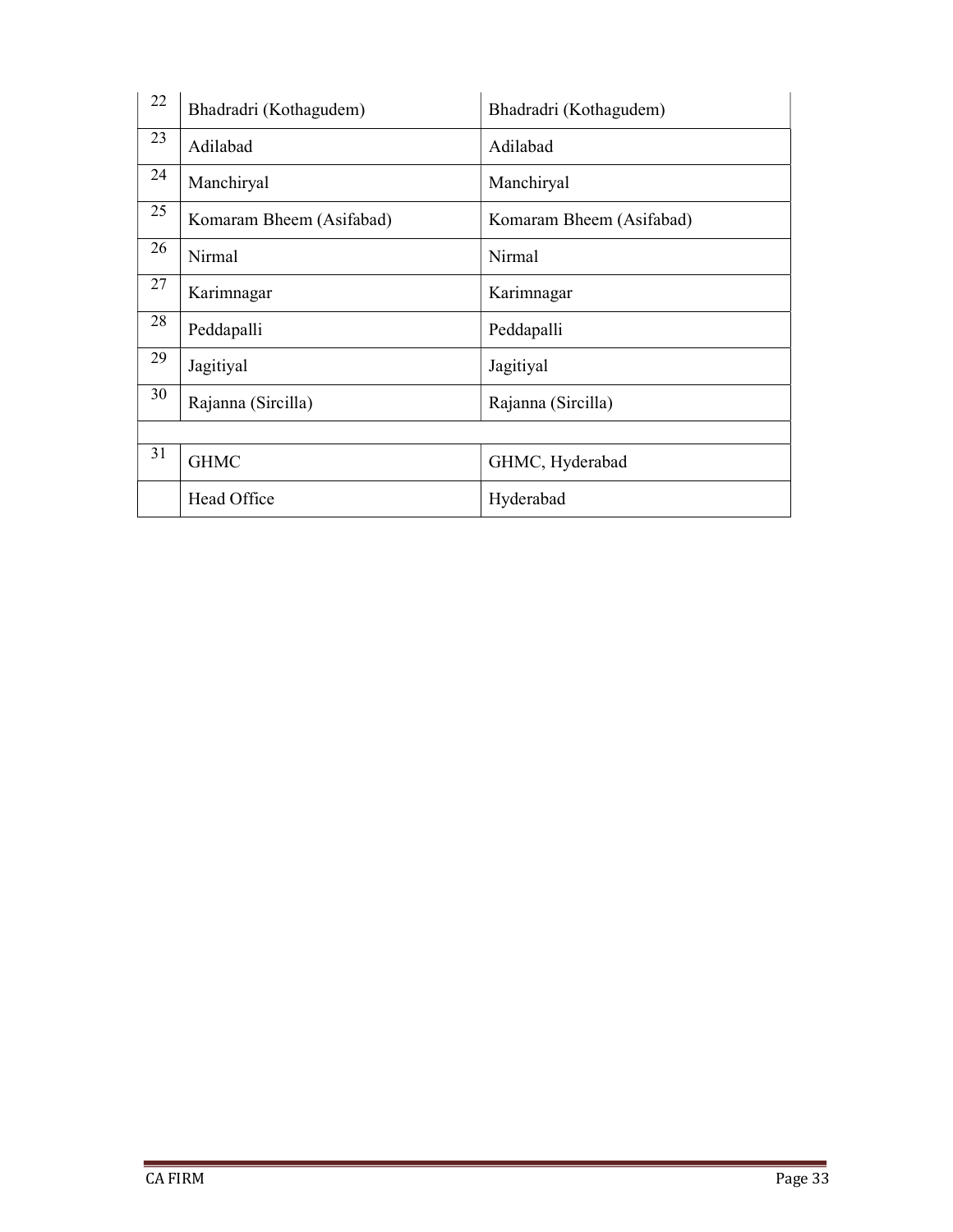#### Annexure II : Performance Guarantee

(ON RS.100/- STAM PAPER)

#### BANK GUARANTEE

The Mission Director, Mission for Elimination of poverty in Municipal Areas (MEPMA) IIIrd Floor, E-in-C (PH) Bldgs, A.C.Guards, Hyderabad

#### WHEREAS:

 The Mission for Elimination of Poverty in Municipal Areas (MEPMA), Government of Telangana State (the "CLIENT") has given the Letter of Acceptance to

\_\_\_\_\_\_\_\_\_\_\_\_\_\_\_\_\_\_\_\_\_ ('the CA firm ') for Conducting External Audit of MEPMA and its DPMU offices including GHMC, for the period from 1.04.2016 to 31.03.2017 in the FY 2016-17 through tender process and the CA Firm accepted the same , subject to and in accordance with the provisions of the tender.

- (B) To award the audit work, the CA firm requires to furnish a performance Guarantee in the form of bank Guarantee to the Authority for a sum of Rs ……….. /- (Rupees ……………………………………… only/-) for due and faithful performance of its tender obligations before entering into a Contract by both parties.
- (C) We, the "Bank") through our Branch at \_\_\_\_\_\_\_\_\_\_\_\_\_\_ (location) have agreed to furnish this Bank Guarantee by way of Performance Guarantee.

NOW, THEREFORE, **Example 2** and the set of the set of the set of the set of the set of the set of the set of the set of the set of the set of the set of the set of the set of the set of the set of the set of the set of the hereby, unconditionally and irrevocably, guarantees and affirms as follows:

- 1. **through our Branch at** hereby unconditionally and irrevocably guarantees the due and faithful performance of the CA Firms' obligations during the audit period, under and in accordance with the Contract, and agrees and undertakes to pay to the Authority, upon its mere first written demand and without any demur, reservation, recourse, contest or protest and without any reference to the CA Firm, such sum or sums upto an aggregate sum of the Guarantee Amount as the Authority shall claim without the Authority being required to prove or to show grounds or reasons for its demand and or for the sum specified therein.
- 2. A letter from the Authority under the hand of an Officer not below the rank of Mission Director, Mission for Elimination of Poverty in Municipal Areas (MEPMA), Hyderabad Government of Telangana State that the CA Firm has committed default in the due and faithful performance of all or any of its obligations under and in accordance with the Contract shall be conclusive, final and binding on the Bank. The Bank further agrees that the Authority shall be the sole judge as to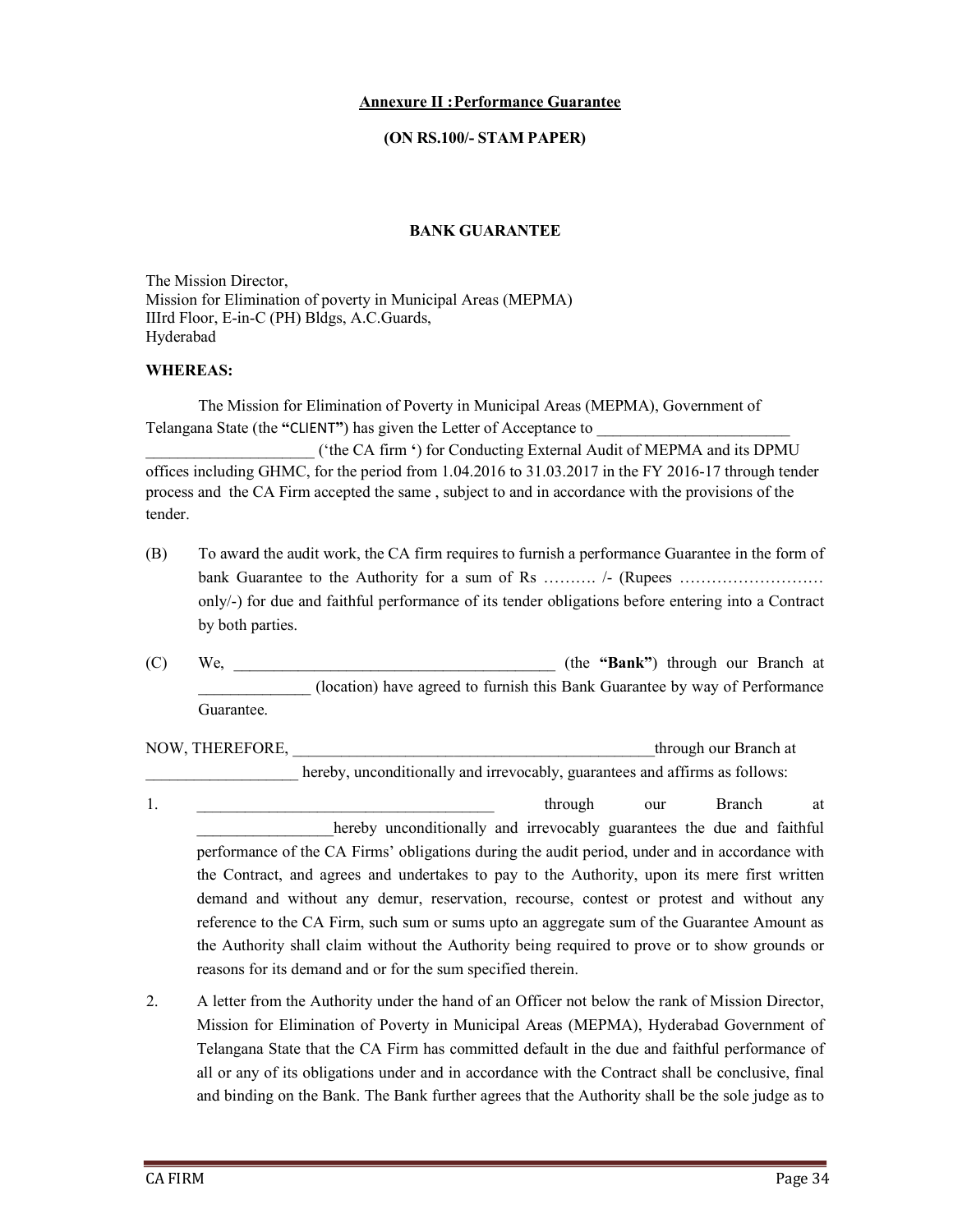whether the CA Firm is in default in due and faithful performance of its obligations during the Audit Period under the Contract and its decision that the CA Firm is in default shall be final and binding on the Bank, not withstanding any differences between the Authority and the CA Firm or any dispute between them pending before any court, tribunal, arbitrators or any other authority or body or by the discharge of the CA Firm for any reason whatsoever.

- 3. In order to give effect to this Guarantee, the Authority shall be entitled to act as if the Bank were the principal debtor and any change in the constitution of the CA Firm and or the Bank whether by their absorption with any other body or corporation or otherwise shall not in any way or manner affect the liability or obligation of the Bank under this Guarantee.
- 4. It shall not be necessary and the Bank hereby waives any necessity, for the Authority to proceed against the CA Firm before presenting to the Bank, its demand under this Guarantee.
- 5. The Authority shall have the liberty, without affecting in any manner the liability of the Bank under this Guarantee, to vary at any time, the terms and conditions of the Contract or to extend the time or period for the compliance with, fulfillment and or performance of all or any of the obligations of the CA Firm contained in the Contract or to postpone for any time and from time to time any of the rights and powers exercisable by the Authority against the CA Firm and either to enforce or forbear from enforcing any of the terms and conditions contained in the Contract and or the securities available to the Authority, and the Bank shall not be released from its liability and obligation under these presents by any exercise by the Authority of the liberty with reference to the matters aforesaid or by reason of time being given to the CA Firm or any other forbearance, indulgence, act or omission on the part of the Authority or of any other matter or thing whatsoever which under any law relating to sureties and guarantors would but for this provision have the effect of releasing the Bank from its liability and obligation under this Guarantee and the Bank hereby waives all of its rights under any such law.
- 6. This Guarantee is in addition to and not in substitution of any other guarantee or security now or which may hereafter be held by the Authority in respect of or relating to the contract or for the fulfillment, compliance and or performance of all or any of the obligations of the CA Firm under the Contract.
- 7. Not withstanding anything contained herein before, the liability of the Bank under this guarantee is restricted to the Guarantee Amount Rs.  $\frac{1}{2}$  (Rupees only) and this Guarantee will remain in force for a period of 6 (six) Months and unless a demand or claim in writing is made by the Authority on the Bank under this Guarantee, not later than 3 (Three) months from the date of expiry of this Guarantee, all rights of the Authority under this Guarantee shall be forfeited and the Bank shall be relieved from its liabilities hereunder.
- 8. The Bank undertakes not to revoke this Guarantee during its currency except with the previous express consent of the Authority in writing and declares and warrants that it has the power to issue this Guarantee and the undersigned has full powers to do so on behalf of the Bank.
- 9. Any notice by way of request, demand or otherwise hereunder may be sent by post addressed to the Bank at its above referred Branch, which shall be deemed to have been duly authorized to receive such notice and to effect payment thereof forthwith, and if sent by post it shall be deemed to have been received when the same is acknowledged by us within the expiry/claim period.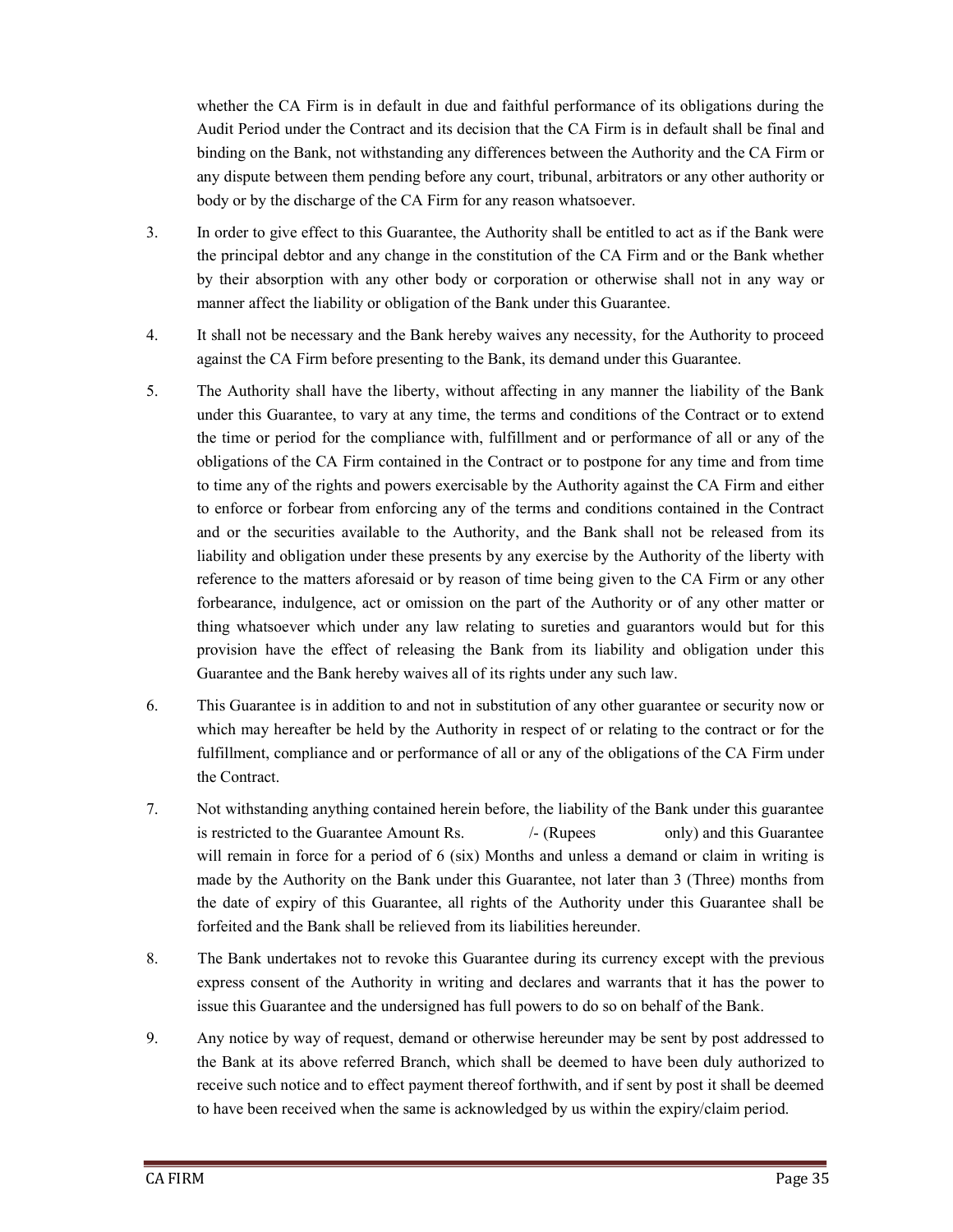- 10. This Guarantee shall come into force with immediate effect and shall remain in force and effect for a period of Six months or until it is released earlier by the Authority.
- 11. Notwithstanding anything contained herein
	- (i) Our liability under this bank guarantee shall not exceed Rs.--- --- -- -- /- (Rupees -- only) This bank Guarantee shall remain valid up to .01 .2018.
	- (ii) Our liability to make payments shall arise and we are liable to pay the guaranteed amount or any part thereof under this guarantee only and only if you serve upon us a written claim or demand in terms of guarantee on or before . . . 2018.

Signed and sealed this …….. day of ………, 2017 at ………………….

SIGNED, SEALED AND DELIVERED for and on behalf of the BANK by:

(Signature)

(Name)

(Designation)

(Code Number)

(Address)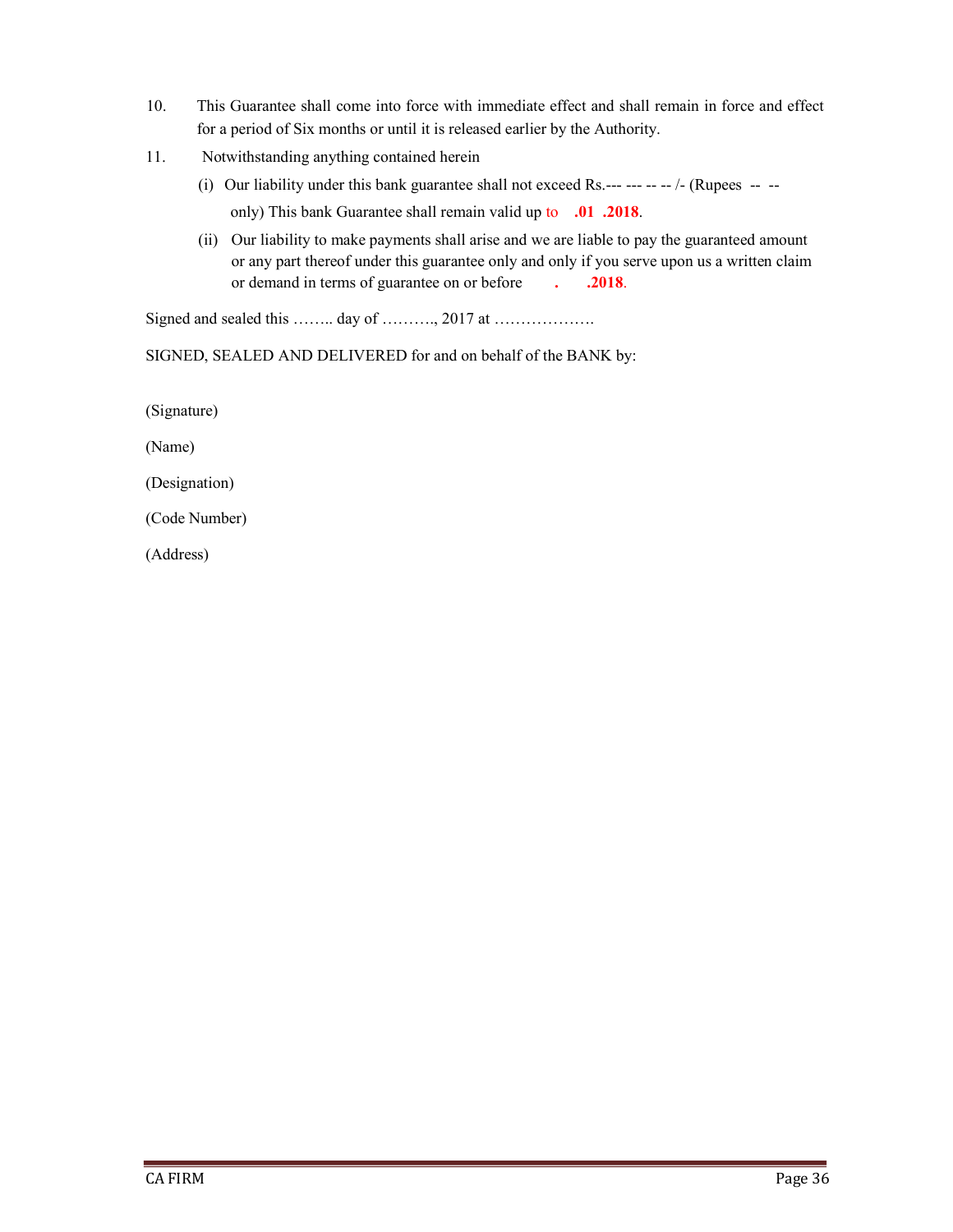## AVAILABILITY OF KEY PERSONNEL

Qualification and experience of Key Personnel proposed to be deployed for execution of the Contract.

| Sl.<br>No | Name | Designation | Qualification | Total<br>Experience | Working with<br>the Tenderer<br>since. |
|-----------|------|-------------|---------------|---------------------|----------------------------------------|
|           |      |             |               |                     |                                        |
|           |      |             |               |                     |                                        |

Signature of the Tenderer